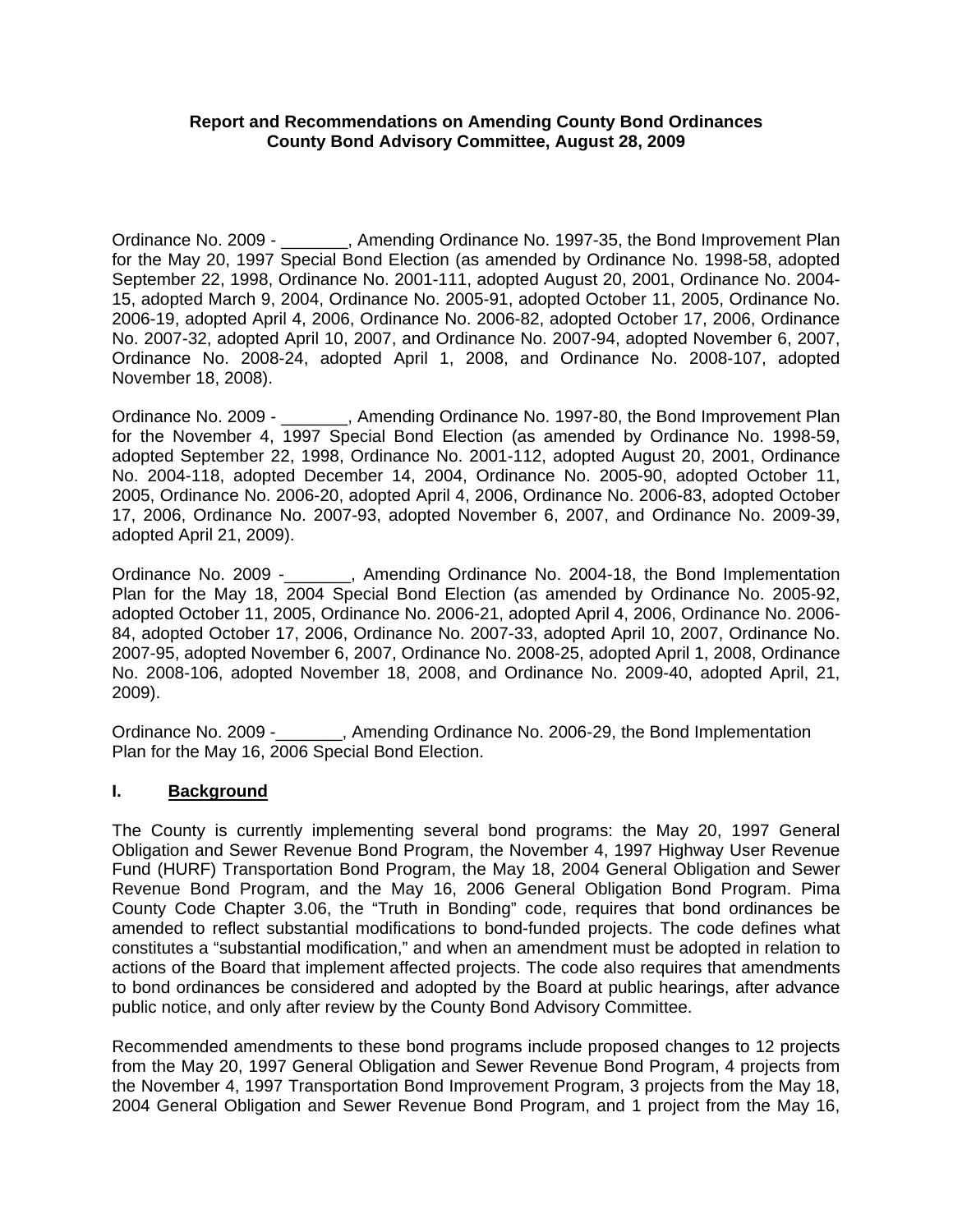2006 General Obligation Bond Program. This is the 11th round of amendments for the 1997 General Obligation and Sewer Revenue Bond Program, the 9th round of amendments for 1997 Transportation Bond Improvement Program, the 9th round of amendments to the May 18, 2004 General Obligation and Sewer Revenue Bond Program, and the first amendment to the May 16, 2006 General Obligation Bond Program. The recommended amendments affect the following projects:

# 1997 GO and Sewer<br>P-31 Rillito River

- Rillito River Park Campbell to Alvernon
- P-32 Rillito Park at Columbus Boulevard District Park<br>SD-1 Tucson Mountain Park General
- **Tucson Mountain Park General**
- SD-4 Tucson Mountain Park Los Morteros
- SD-5 Tortolita Mountain Park
- SD-10 Tumamoc Hill
- RW-14 Cienega Creek
- CH-29 Canoa Ranch Buildings Rehabilitation
- CA-31 Tumamoc Hill
- FC-2 Santa Cruz River, Congress Street to San Xavier Reservation
- SS-10 Roger Road Area Odor Control and Miscellaneous Facilities
- SS-11 Arivaca Junction Wastewater Treatment Facility Sewer Extension

# 1997 Transportation

- DOT-7 Orange Grove Road at Geronimo Wash
- DOT-23 Thornydale Road, Cortaro Farms Road to Linda Vista Boulevard
- DOT-54 Mt. Lemmon Shuttle

# 2004 GO

- 1.15 Agua Caliente
- 1.16 36th Street Corridor
- 2.2 New Psychiatric Hospital
- 4.20 Lighting of Existing and New Sports Fields

# 2006 GO

Q4 Psychiatric Inpatient Hospital Facilities

This report summarizes the ordinance amendment requirements of the Truth in Bonding Code and summarizes the recommended amendments by project. The four ordinances containing the recommended amendments, shown in legislative style, are attached.

# **II. Ordinance Amendment Requirements Per the Truth In Bonding Code**

Section 3.06.070 of Pima County's Truth in Bonding Code establishes procedures for making changes to a bond improvement plan ordinance. Recognizing that over time the availability of more detailed design and cost information, and changes in circumstances, often require changes in a bond improvement plan presented to the voters at the time of a bond election,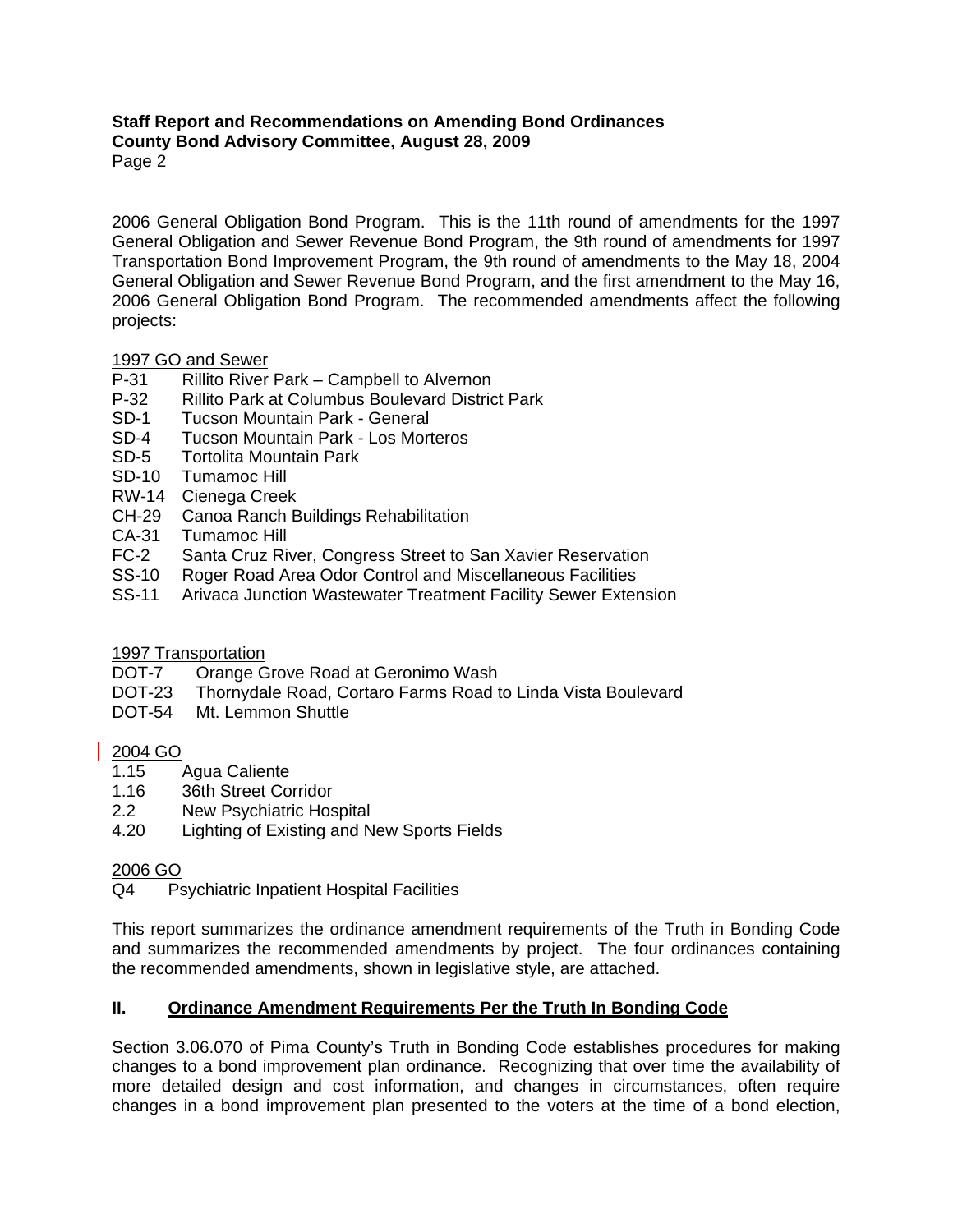Section 3.06.070 authorizes the Board to amend bond improvement plans to accommodate "substantial modifications" to projects. Substantial modifications are defined as:

- 1. An increase or decrease in total actual project costs by 25 percent or more
- 2. An increase or decrease in actual bond costs by 25 percent or more
- 3. An increase or decrease in actual other revenues by 25 percent or more
- 4. A delay in a project construction or implementation schedule of 12 months or more
- 5. A delay in the scheduled sale of bonds of 24 months or more
- 6. Any project that is not constructed
- 7. Any project that is added to those to be constructed
- 8. Any increase or decrease in the project scope that alters the disclosed project benefits
- 9. All changes to a bond implementation plan necessitated by only a portion of the proposed bond questions being approved at the special election

The required timing of an amendment varies based on whether the amendment impacts only funding, or other aspects of a project. Pursuant to the Code, the Board of Supervisors can authorize a substantial modification to the funding for a project on a de facto basis by awarding or amending a contract for the project that reflects that change in funding, while at the same time acknowledging that the action will require a future conforming amendment to the bond ordinance. In this situation, the amendment takes place after the Board takes action by awarding a contract. The reason for this is that amendments should not be based on cost estimates, and prior to the awarding of contracts or approval of purchase agreements, cost estimates may vary. For all other types of substantial modifications, an amendment of the bond ordinance is necessary before the modification is implemented.

The County Bond Advisory Committee is tasked with reviewing and making recommendations to the Board of Supervisors regarding all proposed bond ordinance amendments

#### **III. Recommended Amendments**

In order to amend the bond ordinances, the Board will be asked to adopt a separate ordinance for each of the two affected bond programs. The four ordinances are attached to this report, with language that is being deleted shown in the "strike-out format" (example), while new language that is being added to the ordinances is underlined (example). Note that the titles of projects were originally underlined, and therefore this does not necessarily mean that the titles are changing. In this format, the ordinances only contain those projects that are being amended, and do not reproduce the entirety of each of the four bond ordinances.

A brief description of the recommended ordinance amendments' impact on each project is presented below.

## **A. Recommendations for Ordinance Amendments Relative to the 1997 General Obligation and Sewer Revenue Bond Program**

- **P-31 Rillito River Park Campbell to Alvernon**
- **P-32 Rillito Park at Columbus Boulevard District Park**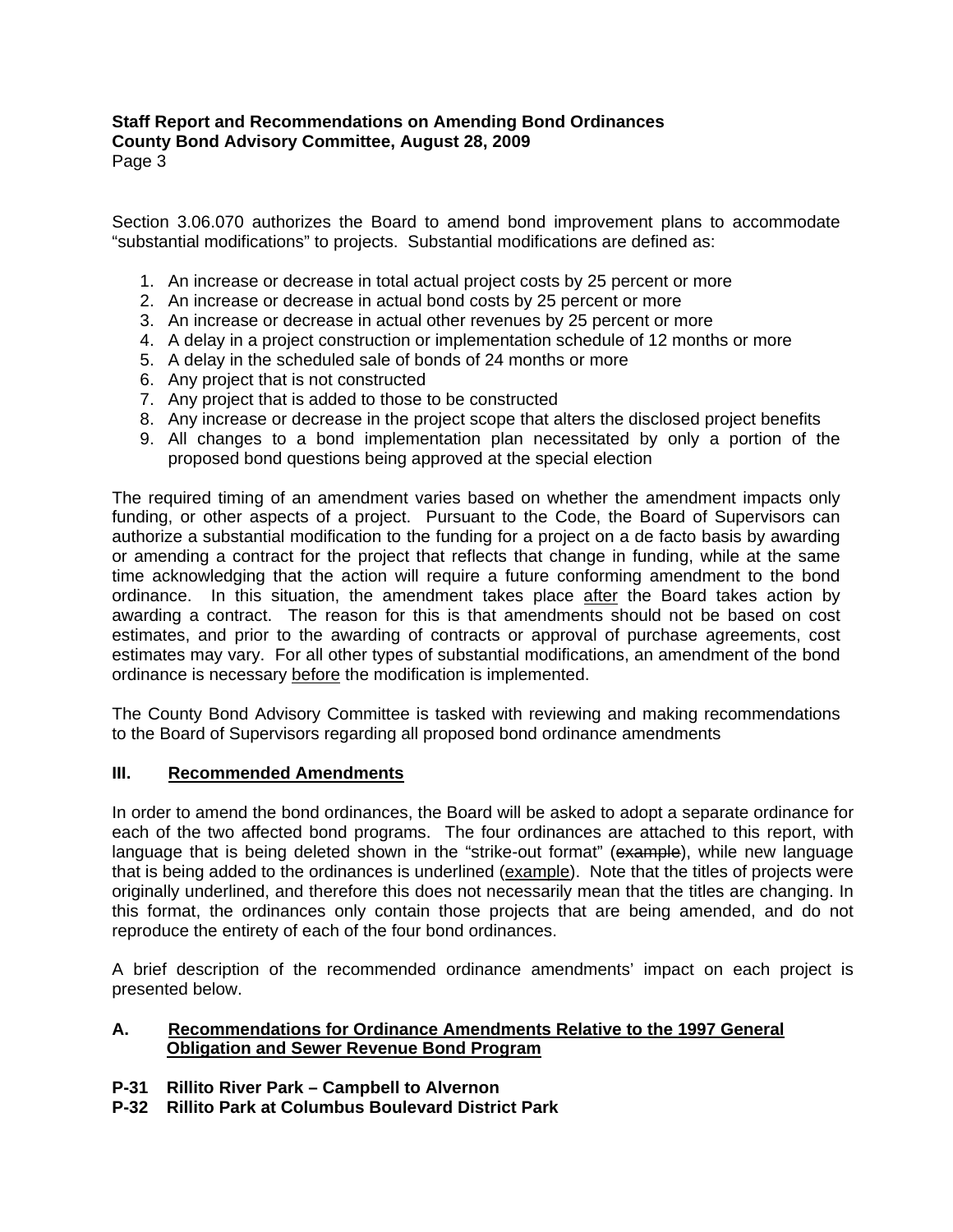This ordinance amendment would expand the project scope for P-32 Rillito Park at Columbus Boulevard District Park by extending the location, increase bond funding, increase the benefit, increase other funding, and add implementation periods. The original scope of the project has been completed. The County has been awarded a Transportation Enhancement grant in the amount of \$444,263 to construct a paved path and a bicycle/pedestrian bridge on the south side of the river park from First Avenue to Mountain Avenue. It is proposed that remaining funds from this project be combined with these grant funds, as well as \$138,798 remaining from P-31 Rillito River Park Campbell to Alvernon, to complete the path and bridge. The project is anticipated to be completed by July 2011.

#### **SD-1 Tucson Mountain Park - General SD-4 Tucson Mountain Park - Los Morteros SD-10 Tumamoc Hill**

This ordinance amendment would re-allocate bond funds remaining in SD-4 Tucson Mountain Park Los Morteros and funds remaining in SD-10 Tumamoc Hill, to SD-1 Tucson Mountain Park General for the purchase of the 60-acre Dos Picos property, located south of Gates Pass and adjacent to Tucson Mountain Park and the Starr Pass Marriott Resort. As a result of an inverse commendation case, the County is under court order to purchase the property. The Dos Picos property is already eligible to purchase with 1997 bond funds, but all funds for that particular project area were expended on other eligible properties. The Dos Picos property is estimated to cost \$1.5 million. The implementation period for SD-1 is also being extended and the property is scheduled to be purchased by December 2009. This purchase, and the purchase proposed below, would expend all remaining 1997 bond funds for open space, completing the 1997 open space bond program.

## **SD-5 Tortolita Mountain Park RW-14 Cienega Creek**

This ordinance amendment would add the 800-acre Clyne Ranch as a property eligible to purchase under project area RW-14 Cienega Creek, and would re-allocate bond funds remaining in SD-5 Tortolita Mountain Park to RW-14 Cienega Creek for the purchase of the Clyne Ranch. The Clyne Ranch is located northeast of Sonoita, between the Las Cienegas National Conservation Area and the County's 5,000 acre Sands Ranch. The purchase of the Clyne Ranch by the County would conserve high quality grasslands providing habitat and corridors for movement of wildlife within the area, as well as preserving natural floodplain functions supporting water resources for the Tucson Basin. The implementation period for RW-14 is also being extended and the property is scheduled to be purchased by December 2009. This purchase, and the purchase of the Dos Picos property proposed above, would expend all remaining 1997 bond funds for open space, completing the 1997 open space program.

# **CH-29 Canoa Ranch Buildings Rehabilitation**

This ordinance amendment would extend the implementation period to 2011 to allow expenditures for ongoing improvements and rehabilitation efforts to the Canoa Ranch buildings and other structures. To date \$1.3 million of the \$1.5 million has been expended on acquisition, rehabilitation of buildings, flood protection and a master plan.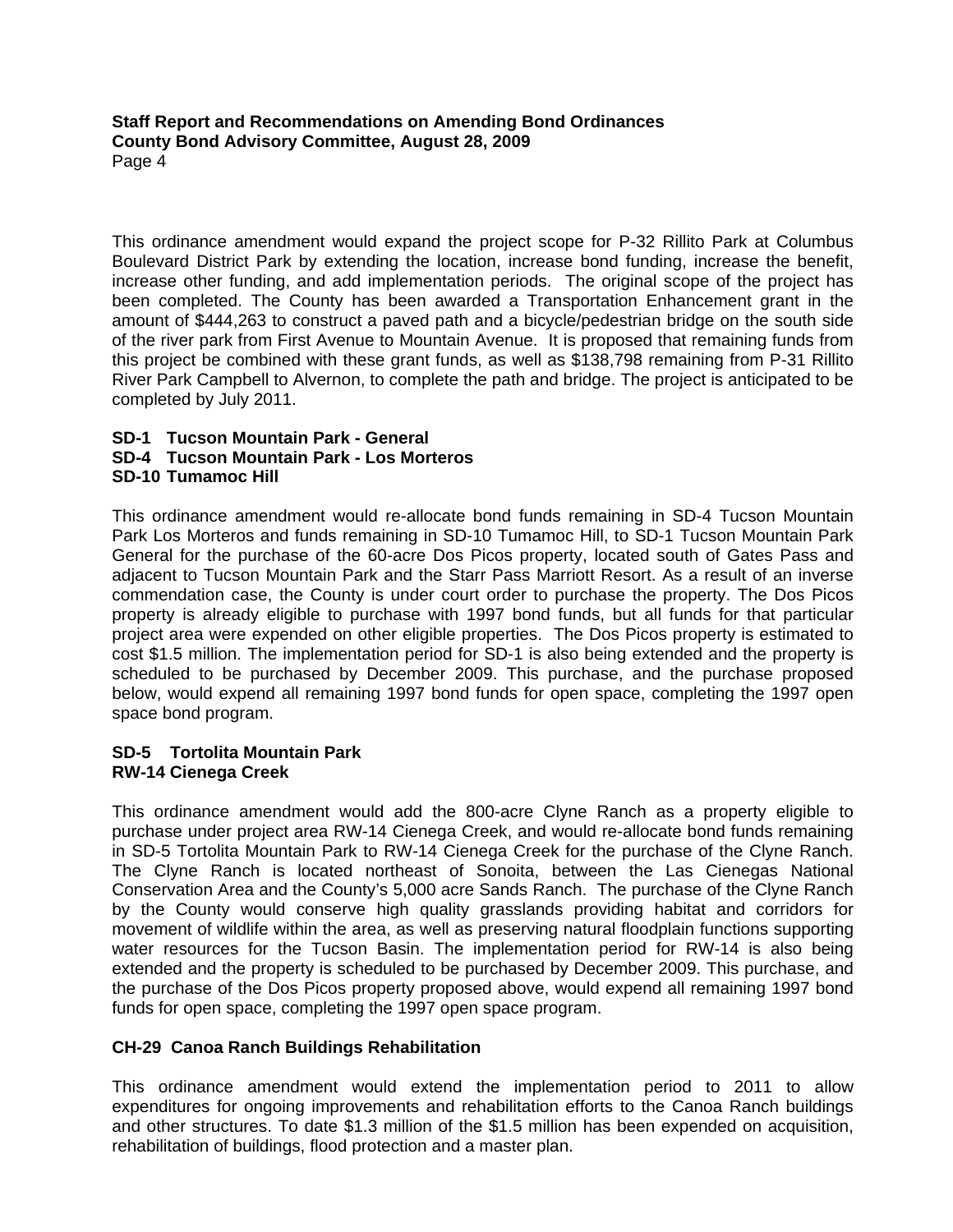# **CA-31 Tumamoc Hill**

This ordinance amendment would record the additional funding received from an Arizona State Growing Smarter Grant totaling \$2,438,982, and extend the implementation period reflecting when the project was completed. The grant was applied to the County's successful acquisition of 320-acres of State Trust land on Tumamoc Hill at public auction from the Arizona State Land Department, which occurred on February 3, 2009.

## **FC-2 Santa Cruz River, Congress Street to San Xavier Reservation**

This ordinance amendment would extend the location and implementation periods for this project. Due to site-specific cultural resources and archaeological findings and the opportunity to leverage additional resources from the U.S. Army Corps of Engineers, the bond funds for this project have been included with the Santa Cruz River Paseo de Las Iglesias Ecosystem Restoration project (Paseo project). The Paseo project along the Santa Cruz River extends from Congress Street to the San Xavier Reservation boundary (as opposed to the original location for the bond project, which was from Valencia to Irvington Road) and includes all necessary ecosystem restoration, flood control, cultural resource and recreational components. The implementation period for this project is proposed for extension due to the lack of anticipated Federal funding for design and construction. At this time Pima County has a draft Pre-Construction Engineering and Design agreement ready should Federal funding become available. If this does not occur, the Regional Flood Control District will proceed with preliminary design for what could be considered Paseo phase I, Santa Cruz River Ajo to 29th Street.

#### **SS-10 Roger Road Area Odor Control and Miscellaneous Facilities SS-11 Arivaca Junction Wastewater Treatment Facility Sewer Extension**

This ordinance amendment would reduce bond funding for Project SS-11 Arivaca Junction Wastewater Treatment Facility Sewer Extension, reduce other funding, amend the scope to design only, and extend the implementation period. This project will replace the existing pond located at Arivaca Junction with a gravity sewer that will flow to the Green Valley treatment plant. This project has three phases of construction. The first two phases are the northern most downstream segments and are to be developer constructed. These two sections must be constructed before the upstream third phases can be put in service. The developer funded phases 1 and 2 have completed designs. The third phase will be built by the County, which is currently completing the design. Due to the downturn in the housing sector, the construction of Phase 1 was delayed, but may be initiated in the next few years. The construction schedule of the second developer phase has not been established. Because of the uncertain developer construction schedule, the County is proposing to move the remaining funding to SS-10, Roger Road Area Odor Control and Miscellaneous Facilities for rehabilitating conveyance facilities tributary to Roger Road.

The ordinance amendment would correspondingly increase bond funding for SD-10 Roger Road Area Odor Control and Miscellaneous Facilities, and extend the implementation period.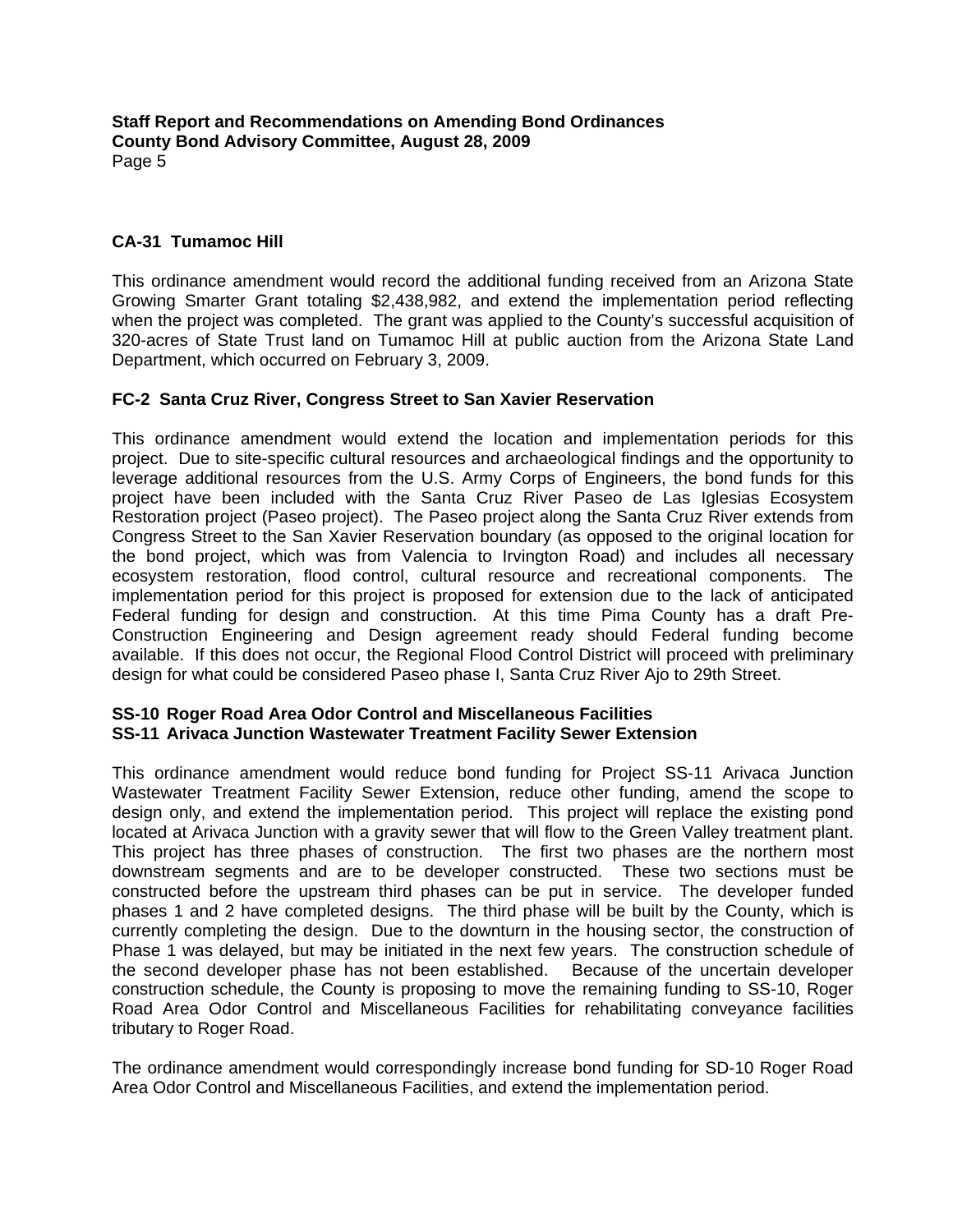## **B. Recommendations for Ordinance Amendments Relative to the 1997 Transportation Bond Program**

# **DOT-7 Orange Grove Road at Geronimo Wash**

This ordinance amendment would add implementation periods to the project, extending the start and completion dates of the project. Due to a decrease in Highway User Revenue Funds (HURF) from the State, the County has had to prioritize which transportation projects to move forward first. It was determined that this project could be deferred beyond the current 5-year planning period. When the project becomes part of the five-year program again, it will be evaluated for cost and completion schedule at that time.

# **DOT-23 Thornydale Road, Cortaro Farms Road to Linda Vista Boulevard**

This ordinance amendment would add implementation periods to the project, extending the start and completion dates of the project. Due to a decrease in Highway User Revenue Funds (HURF) from the State, the County has had to prioritize which transportation projects to move forward first. It was determined that this project could be deferred beyond the current 5-year planning period. When the project becomes part of the five-year program again, it will be evaluated for cost and completion schedule at that time.

# **DOT-54 Mt. Lemmon Shuttle**

This bond ordinance amendment would reflect the fact that County HURF funding was used as "other funding" to complete this project, as opposed to Federal and State Transit funding, which was originally listed in the bond ordinance. The original intent of this project was to develop a public shuttle system to transport people up Mt. Lemmon. The project scope was previously amended with the support of the Bond Advisory Committee and Board of Supervisors and the project was completed in December 2006. The project was developed to support the growth of anticipated traffic and the needs of the traveling public visiting the Summerhaven area at the top of Mt. Lemmon, without a shuttle. Improvements were made to increase both vehicular and pedestrian safety, improve accessibility to local residences and businesses, and to provide a bus stop/pullout for future shuttle service. Improvements included the rebuilding of Sabino Canyon Parkway, a new concrete arch culvert that allows Sabino Creek to pass under the improved roadway, environmental mitigation, a new paved and lighted parking area for sixty cars, sidewalks, marked crosswalks, additions/modifications to the existing sewer system, and public art.

# **C. Recommendations for Ordinance Amendments Relative to the 2004 General Obligation Bond Program**

# **1.15 Agua Caliente**

This ordinance amendment would add a 1,100-acre property known as Boa Sorte along the Brawley Wash to a project area under the City of Tucson's Jurisdictional Open Space category, Project 1.15 Agua Caliente, in order to make the property eligible for purchase with bond funds. The City of Tucson's Mayor and Council will consider this ordinance amendment at a meeting in September. Conservation of the Boa Sorte Property is important to both the City and the County.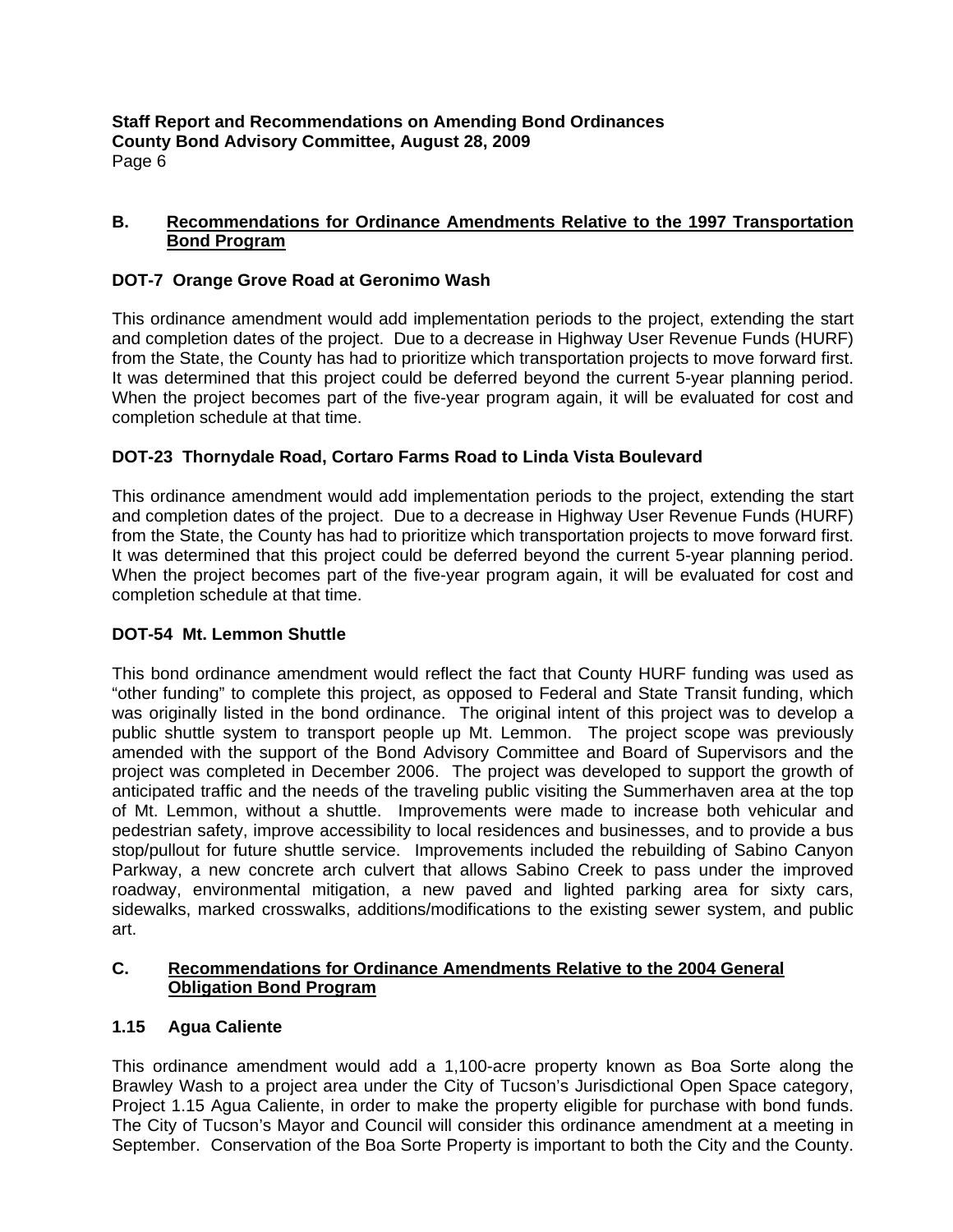It is one of the largest remaining properties along the Brawley Wash, west of Saguaro National Park West, and it contains potential habitat for the Tucson shovel-nosed snake. Both the City and County need to acquire Tucson shovel-nosed snake habitat to offset impacts to similar habitat by Tucson Water facilities and County public works projects. Based on cost estimates for both these properties, there is enough funding remaining in this project area to acquire a portion of this property and have funds remaining to continue purchasing properties originally identified.

# **1.16 36th Street Corridor**

This ordinance amendment would add a 67-acre property known as the Valencia Archaeological Site located at Interstate 10 and Valencia along the Santa Cruz River, to a project area under the City of Tucson's Jurisdictional Open Space category, Project 1.16 36th Street Corridor project area, in order to make the property eligible for purchase with funds from this project area, and add \$500,000 in other funding for a State grant for Valencia. The City of Tucson's Mayor and Council took action in support of this ordinance amendment at their June 23, 2009 meeting, by way of Resolution No. 21327. Conservation of the Valencia Archeological Site is important to both the City and County. It contains one of the most significant remaining prehistoric Hohokam villages in the greater Tucson area, including a ball court, plazas, over 1800 pit houses, human burials, and thousands of other archaeological features. The State Land Department has appraised this property at \$940,000, which would be the minimum bid at public auction contingent on approval by a State Land Department oversight committee. The County has applied for a grant from State Parks that is expected to provide 50 percent of the cost of acquiring the property. Based on these cost estimates, there is enough funding remaining in this project area to acquire the Valencia property and still have funds remaining to continue purchase of properties originally identified in the bond ordinance.

# **P-4.20 Lighting of Existing and New Sports Fields**

This ordinance amendment would expand the scope of this project to include electrical and other upgrades to the concessions building at SportsPark. Before a new lessee takes over the concession operations, a number of improvements need to be made to assure compliance with state and local codes. Other funding sources are unavailable. The estimated cost for the work is \$70,000 and is scheduled to be complete during the first half of this fiscal year.

# **D. Recommendations for Ordinance Amendments Relative to the 2004 and 2006 General Obligation Bond Program for Improvements to Kino Health Campus**

## **2004 Project 2.2 New Psychiatric Hospital 2006 Question 4 Project Psychiatric Inpatient Hospital Facilities**

This ordinance amendment would expand the scope of the psychiatric hospital projects included in the 2004 and 2006 bond ordinances. These projects are being implemented together, along with the crisis response center (formally called Psychiatric Urgent Care Facility), as improvements to the Kino health campus. Because of favorable bids received for improvements to the psychiatric hospital facilities and the crisis response center, funds are available for complementary improvements to the Kino health campus.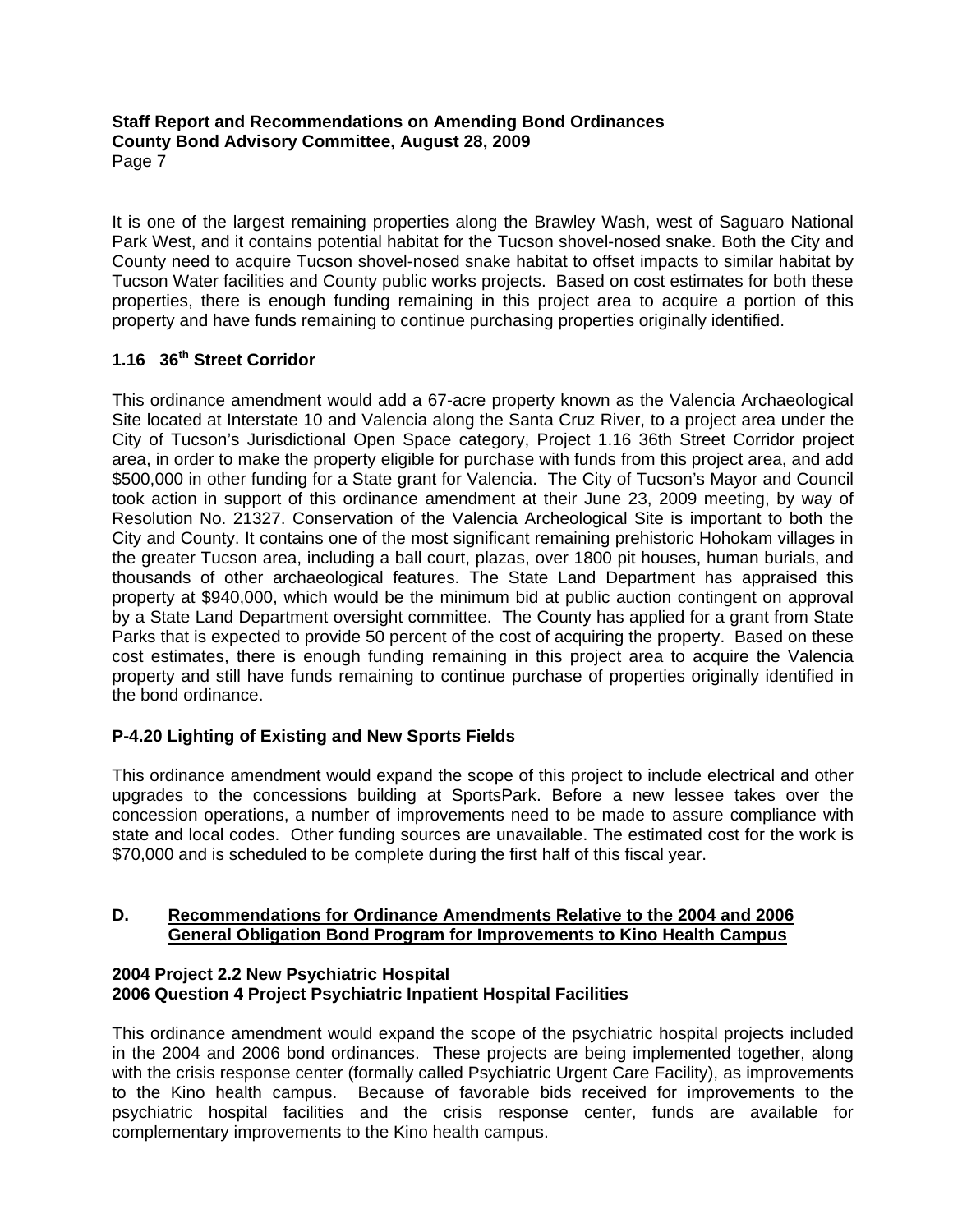It is proposed that the design, construction, and equipping of outpatient physician clinics be added into unoccupied shell space available in the Abrams Public Health Center on the Kino health campus east of the hospital, and that this be funded with 2004 bond funds from the psychiatric hospital project. These improvements are estimated to cost \$3.5 million. In addition, it is proposed that the design of a parking garage that would serve the hospital, crisis response center, and public health center, be funded with 2004 bond funds from the psychiatric hospital project. The design work is estimated to cost \$600,000.

It is proposed that the design, construction, and equipping of a new two-pad helistop be added to the Kino health campus to serve the hospital's Emergency Department, and that this be funded with 2006 bond funds from the psychiatric inpatient hospital facilities project. These improvements are estimated to cost \$600,000.

It is estimated that the construction of these projects, along with the projects included in the original scope of the psychiatric hospital improvements, will be completed by June 2011, with equipment and furnishings complete in the fall of 2011.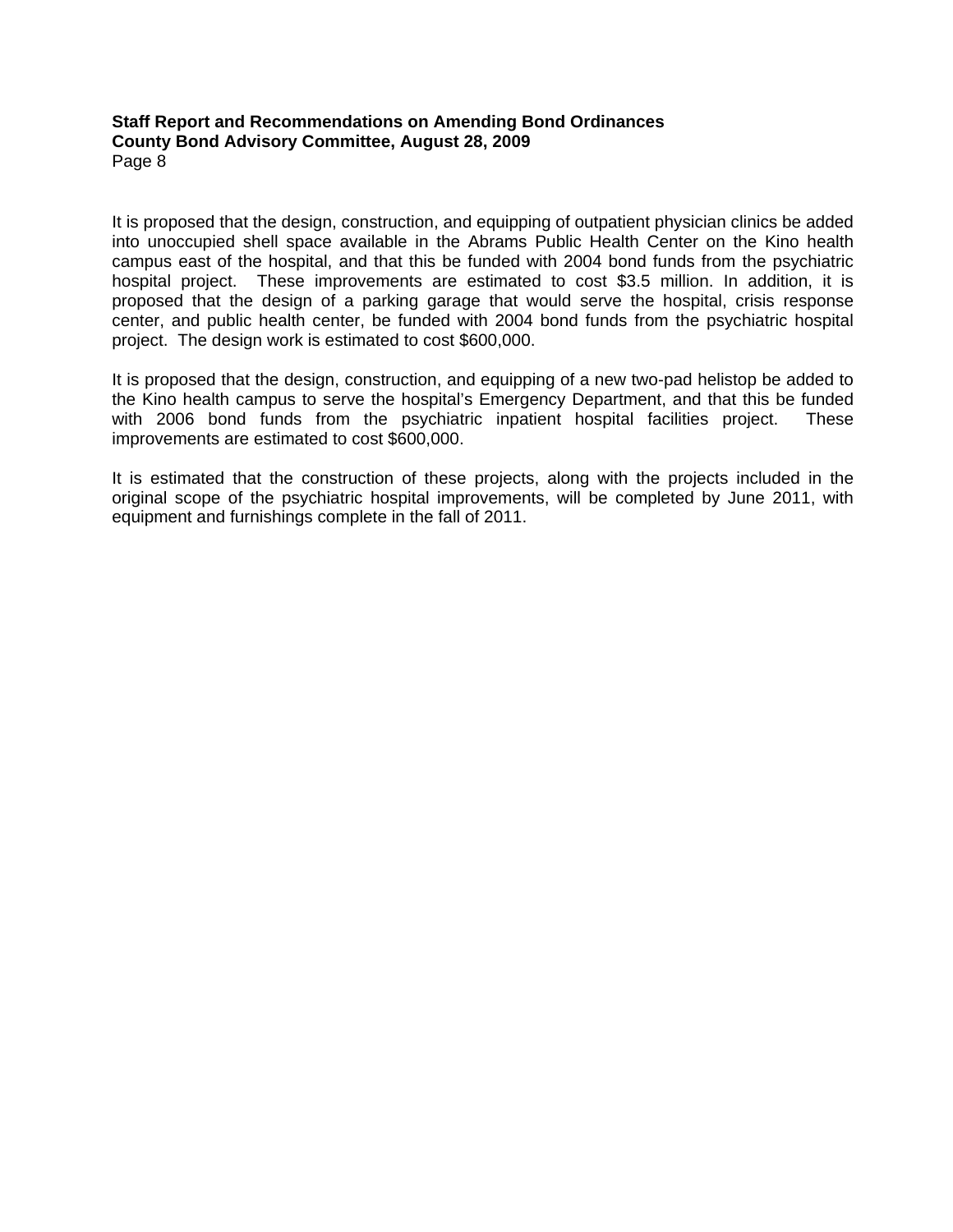#### **ORDINANCE NUMBER 2009–\_\_**

**AN ORDINANCE OF THE BOARD OF SUPERVISORS OF PIMA COUNTY ARIZONA RELATING TO GENERAL OBLIGATION AND SEWER REVENUE BOND PROJECTS AMENDING ORDINANCE NUMBER 1997-35 BOND IMPLEMENTATION PLAN, MAY 20, 1997 SPECIAL ELECTION (AS AMENDED SEPTEMBER 22, 1998 BY ORDINANCE NUMBER 1998-58; AUGUST 20, 2001 BY ORDINANCE NUMBER 2001-111; MARCH 9, 2004 BY ORDINANCE NUMBER 2004-15; OCTOBER 11, 2005 BY ORDINANCE NUMBER 2005-91; APRIL 4, 2006 BY ORDINANCE NUMBER 2006-19; OCTOBER 17, 2006 BY ORDINANCE NUMBER 2006-82; APRIL 10, 2007 BY ORDINANCE NUMBER 2007-32; NOVEMBER 6, 2007 BY ORDINANCE NUMBER 2007-94; APRIL 1, 2008 BY ORDINANCE NUMBER 2008-24; AND NOVEMBER 18, 2008 BY ORDINANCE NUMBER 2008-107); FOR THE PURPOSE OF REALLOCATING BOND FUNDS, AMENDING THE SCOPE OF CERTAIN PROJECTS, AMENDING IMPLEMENTATION PERIODS FOR CERTAIN BOND PROJECTS, AND AUTHORIZING THE USE OF ADDITIONAL OTHER FUNDS TO FINANCE CERTAIN PROJECTS.** 

**WHEREAS**, The Board of Supervisors adopted Chapter 3.06 of the Pima County Code titled "Bonding Disclosure, Accountability and Implementation"; and,

**WHEREAS**, in compliance with Chapter 3.06, the Board of Supervisors adopted Ordinance Number 1997-35, the "Bond Implementation Plan, May 20, 1997 Special Election"; and,

**WHEREAS**, the Board of Supervisors, on September 22, 1998 enacted Ordinance No. 1998-58, on August 20, 2001 enacted Ordinance Number 2001-111, on March 9, 2004 enacted Ordinance Number 2004-15, on October 11, 2005 enacted Ordinance Number 2005-91, on April 4, 2006 enacted Ordinance Number 2006-19, on October 17, 2006 enacted Ordinance Number 2006- 82, on April 10, 2007 enacted Ordinance No. 2007-32, on November 6, 2007 enacted Ordinance Number 2007-94, on April 1, 2008 enacted Ordinance No. 2008-24, and on November 18, 2008 enacted Ordinance No. 2008-107 amending Ordinance No. 1997-35 in compliance with provisions of Chapter 3.06; and,

**WHEREAS**, the Board of Supervisors desires to amend Ordinance Number 1997-35 (as amended by Ordinance No. 1998-58, Ordinance No. 2001-111, Ordinance No. 2004-15, Ordinance No. 2005-91, Ordinance No. 2006-19, Ordinance No. 2006-82, Ordinance No. 2007-32, Ordinance No. 2007-94, Ordinance No. 2008-24, and Ordinance No. 2008-107) in compliance with provisions of Chapter 3.06:

#### **NOW THEREFORE, IT IS HEREBY ORDAINED by the Board of Supervisors of Pima County, Arizona:**

Ordinance Number 1997-35 (as amended by Ordinance Number 1998-58, Ordinance Number 2001-111, Ordinance Number 2004-15, Ordinance Number 2005-91, Ordinance Number 2006-19, Ordinance Number 2006-82, Ordinance Number 2007-32, Ordinance Number 2007-94, Ordinance Number 2008-24, and Ordinance Number 2008-107), is hereby amended as follows: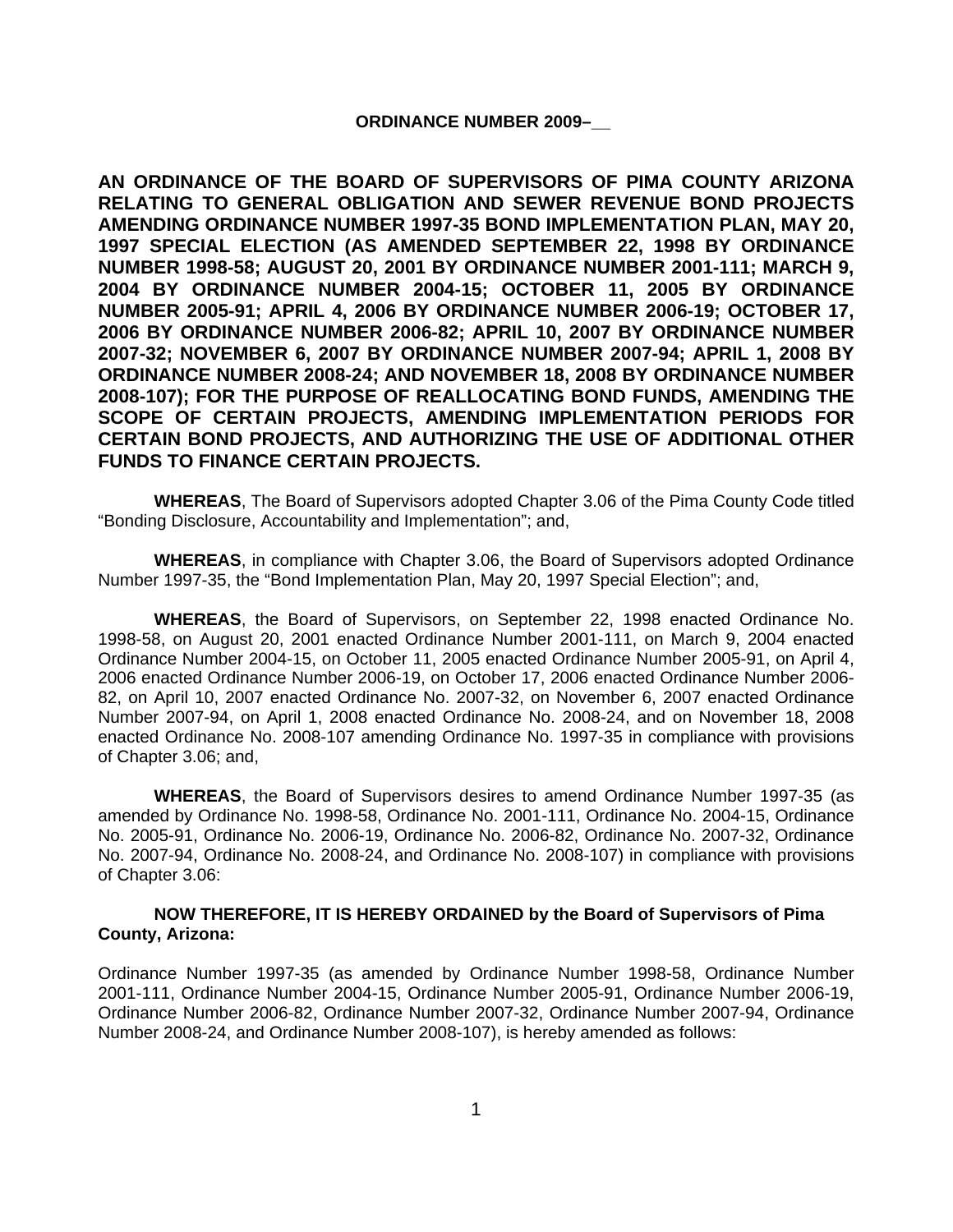## **C. Question No. 3 - Parks**

For the purpose of acquiring, developing, expanding, improving and equipping new and existing parks, including recreational athletic fields, community centers and pools, and extending existing river parks and paying all expenses properly incidental thereto and to the issuance of such bonds, shall Pima County, Arizona be authorized to issue and sell general obligation bonds of the County, in an aggregate principal amount not exceeding \$52,650,000?

| 31) Project<br>Location:                                                  | P-31 -- Rillito River Park - Campbell to Alvernon<br>Campbell to Alvernon                                                                                                                                                                                                                            |
|---------------------------------------------------------------------------|------------------------------------------------------------------------------------------------------------------------------------------------------------------------------------------------------------------------------------------------------------------------------------------------------|
| Bond Funding:                                                             | \$2,400,000 \$2,261,202                                                                                                                                                                                                                                                                              |
| Scope:                                                                    | The project is a two-mile extension of the Rillito River Park being<br>completed by the U.S. Army Corps of Engineers, including irrigation,<br>bike and walking paths, and landscaping.                                                                                                              |
| Benefits:                                                                 | Extend newly constructed river park facilities and recreational<br>opportunities from existing facilities to meet the community demand<br>and river park access.                                                                                                                                     |
| Other Funding:<br>Implementation Period: 2, 3, 4, 5<br>Future Operating & | \$0                                                                                                                                                                                                                                                                                                  |
| Maintenance Costs:                                                        | \$50,000 per mile                                                                                                                                                                                                                                                                                    |
| 32) Project                                                               | P-32 -- Rillito Park at Columbus Boulevard District Park                                                                                                                                                                                                                                             |
| Location:                                                                 | Columbus Boulevard at the Rillito River (Node Park as part of the<br>County River Park System) and the south bank of the Rillito River from<br>First Avenue to Mountain Avenue                                                                                                                       |
| Bond Funding:                                                             | \$495,673 \$634,471                                                                                                                                                                                                                                                                                  |
| Scope:                                                                    | The Project Scope and funding will be coordinated with the U.S. Army<br>Corps of Engineers' Habitat Restoration Project along the Rillito River<br>linear park. The scope also includes improvements to the south bank of<br>the Rillito River from First Avenue to Mountain Avenue partially funded |
| Benefit:                                                                  | by a Transportation Enhancement grant.<br>Expand park services and connectivity in an areas of high demand.                                                                                                                                                                                          |
| Other Funding:                                                            | \$71,000 (Other Sources) \$444,263 (Transportation Enhancement                                                                                                                                                                                                                                       |
| Implementation Period:                                                    | Grant<br>To be determined by U.S. Army Corps of Engineers 2, 3, 4, 5, 6, 7                                                                                                                                                                                                                           |
| Future Operating &                                                        |                                                                                                                                                                                                                                                                                                      |

## **D. Question No. 4 - Sonoran Desert Open Space and Historic Preservation**

For the purpose of acquiring, expanding, developing and restoring real and personal property for open space and preservation purposes, including Sonoran Desert habitats containing Saguaro cactus and wildlife, public trails and access to trails; and properties of cultural and historic significance and paying all expenses properly incidental thereto and to the issuance of such bonds, shall Pima County, Arizona be authorized to issue and sell general obligation bonds of the County, in an aggregate principal amount not exceeding \$36,330,000?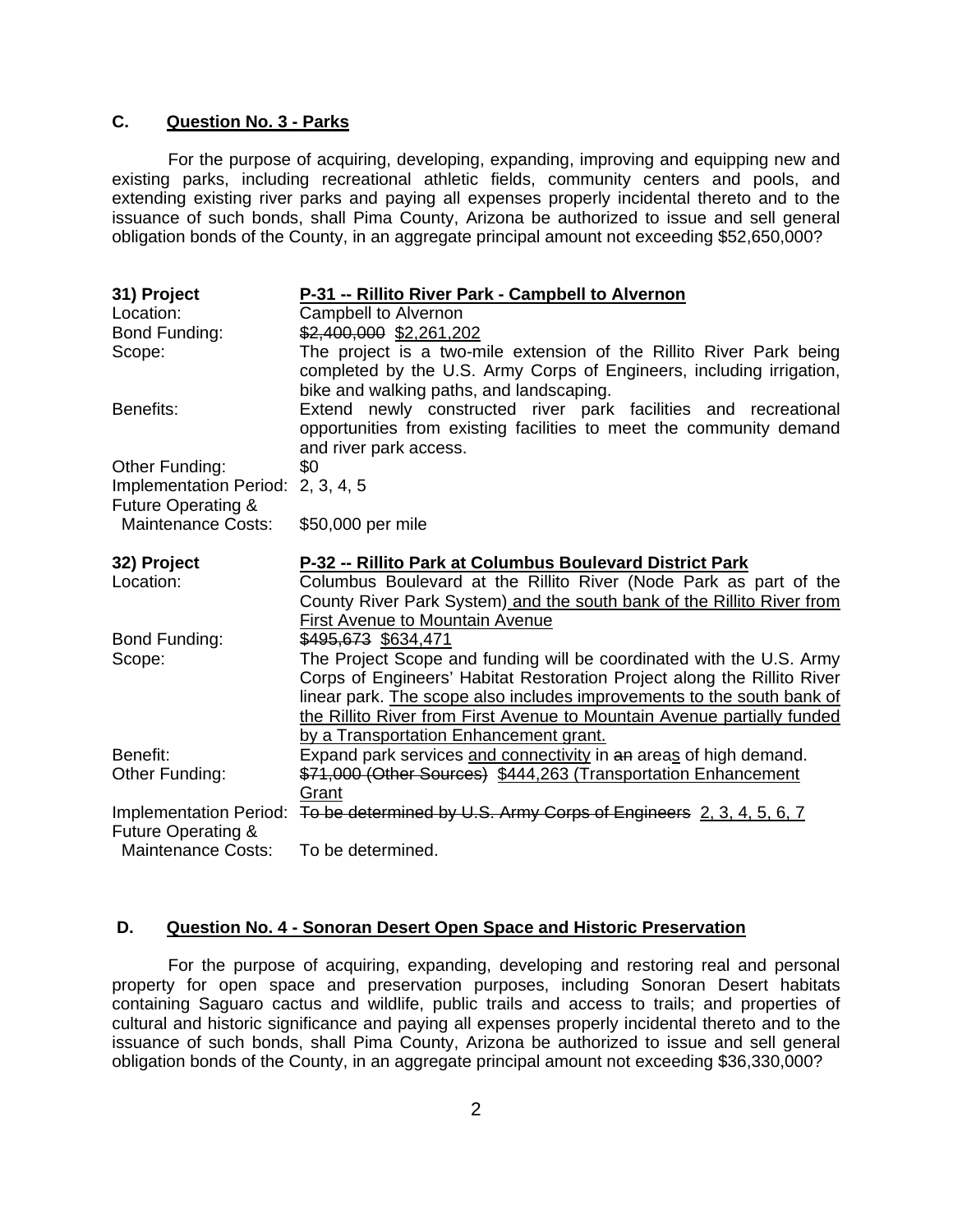| 1) Project                           | <b>SD-1 -- Tucson Mountain Park - General</b>                                                      |                |                  |             |           |  |
|--------------------------------------|----------------------------------------------------------------------------------------------------|----------------|------------------|-------------|-----------|--|
| Location:                            | West                                                                                               |                |                  |             |           |  |
| Bond Funding:                        | \$6,054,902 \$7,494,278<br>Land acquisition of 600 or more acres. Land acquisition of four parcels |                |                  |             |           |  |
| Scope:                               |                                                                                                    |                |                  |             |           |  |
|                                      | adjacent to Tucson Mountain Park on the east boundary. The areas                                   |                |                  |             |           |  |
|                                      | are Gates Pass, Twin Hills, 36th Street and Camp Cooper. The land                                  |                |                  |             |           |  |
|                                      | will connect areas of the park and protect the view shed. An alternate                             |                |                  |             |           |  |
|                                      | acquisition is 100 acres of scenic gateway property along Gates Pass                               |                |                  |             |           |  |
|                                      | Road.                                                                                              |                |                  |             |           |  |
|                                      | Parcels within planning acquisition area:                                                          |                |                  |             |           |  |
|                                      | Parcel No.                                                                                         | Section        | Township         | Range       | Zoning    |  |
|                                      | 212-04-003N                                                                                        | $\overline{2}$ | 14 S             | 12E         | <b>SR</b> |  |
|                                      | 003E,003F                                                                                          | $\overline{2}$ | 14 S             | 12 E        | <b>SR</b> |  |
|                                      | 212-10-003                                                                                         | 11             | 14 S             | 12E         | <b>SR</b> |  |
|                                      | 116-08-009,11,12                                                                                   | $\overline{7}$ | 14 S             | 13 E        | <b>SR</b> |  |
|                                      | 118-02-003A,B,4                                                                                    | 20             | 14 S             | 13 E        | <b>SR</b> |  |
|                                      | 119-31-023B-F                                                                                      | 29             | 14 S             | 13 E        | <b>SR</b> |  |
|                                      | Alternate                                                                                          | 12             | 14 S             | 12 E        | <b>SR</b> |  |
|                                      | Las Lomas Ranch                                                                                    | 6              | 14 S             | 13 E        |           |  |
|                                      | 212-01-002B                                                                                        | 1              | 14 S             | 12 E        |           |  |
|                                      | 212-11-015A                                                                                        | 1              | 14 S             | 12 E        |           |  |
|                                      | Saguaro Cliffs                                                                                     | 6              | 14 S             | 13 E        |           |  |
|                                      | <b>Trails End Arizona Preserve Initiative</b>                                                      |                |                  |             |           |  |
| Benefit:                             | Protection of the Sonoran Desert.                                                                  |                |                  |             |           |  |
| Other Funding:                       | To be determined; General Fund; Starr Pass Environmental                                           |                |                  |             |           |  |
|                                      | Enhancement Funds; Growing Smarter Matching Funds; or other                                        |                |                  |             |           |  |
|                                      | sources to be determined.                                                                          |                |                  |             |           |  |
| Implementation Period: 2, 3, 4, 5, 6 |                                                                                                    |                |                  |             |           |  |
| <b>Future Operating &amp;</b>        |                                                                                                    |                |                  |             |           |  |
| <b>Maintenance Costs:</b>            | Minimal                                                                                            |                |                  |             |           |  |
|                                      |                                                                                                    |                |                  |             |           |  |
| 4) Project                           | <b>SD-4 -- Tucson Mountain Park - Los Morteros</b>                                                 |                |                  |             |           |  |
| Location:                            | West                                                                                               |                |                  |             |           |  |
| Bond Funding:                        | \$750,000 \$487,076                                                                                |                |                  |             |           |  |
| Scope:                               | Land acquisition - 125 acres to be acquired. Land acquisition is along                             |                |                  |             |           |  |
|                                      | the northern end of the Tucson Mountains. The goal is to protect scenic                            |                |                  |             |           |  |
|                                      | slopes and important archaeological and historic sites including a major                           |                |                  |             |           |  |
|                                      | Hohokam village, an Anza expedition campsite and a Butterfield Stage                               |                |                  |             |           |  |
|                                      | site.                                                                                              |                |                  |             |           |  |
|                                      | Parcels within planning acquisition area:                                                          |                |                  |             |           |  |
|                                      | Parcel No.                                                                                         |                | Section Township | Range       | Zoning    |  |
|                                      | 226-03-033A-H                                                                                      | 17             | 12S              | 12 E Marana | C         |  |
|                                      | 221-02-002,3A,6C                                                                                   | 20             | 12S              | 12 E        | <b>SH</b> |  |
| Benefit:                             | Protection of the Sonoran Desert.                                                                  |                |                  |             |           |  |
| Other Funding:                       | \$0                                                                                                |                |                  |             |           |  |
| <b>Implementation Period:</b>        | 2, 3, 4, 5, 6                                                                                      |                |                  |             |           |  |
| <b>Future Operating &amp;</b>        |                                                                                                    |                |                  |             |           |  |
| <b>Maintenance Costs:</b>            | Minimal                                                                                            |                |                  |             |           |  |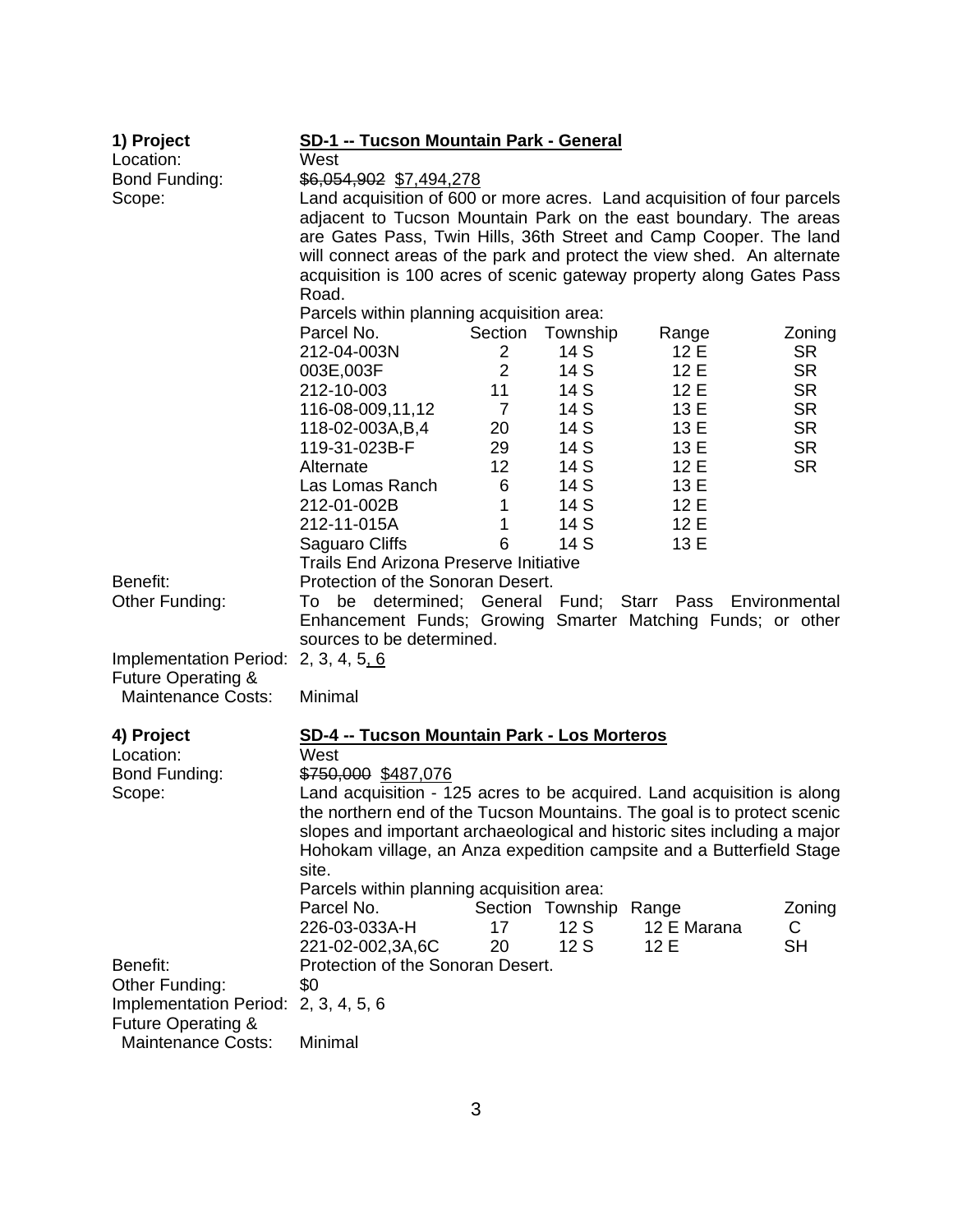| 5) Project<br>Location:                  | <b>SD-5 -- Tortolita Mountain Park</b><br>Northwest                                                                                         |                     |                          |              |                        |
|------------------------------------------|---------------------------------------------------------------------------------------------------------------------------------------------|---------------------|--------------------------|--------------|------------------------|
| Bond Funding:                            | \$5,196,397 \$4,028,950                                                                                                                     |                     |                          |              |                        |
| Scope:                                   | Land acquisition - 1000 or more acres to be acquired, plus road right-<br>of-way. Land acquisition includes upper watersheds for Ruelas and |                     |                          |              |                        |
|                                          | Wild Burro Canyons plus right-of-way access and expansion of natural                                                                        |                     |                          |              |                        |
|                                          | resource areas along the current eastern boundary of the park, and                                                                          |                     |                          |              |                        |
|                                          | conservation of a 9-acre parcel northwest of Arthur Pack Park.                                                                              |                     |                          |              |                        |
|                                          | Parcels within planning acquisition area:                                                                                                   |                     |                          |              |                        |
|                                          | Parcel No.                                                                                                                                  | Section             | Township                 | Range        | Zoning                 |
|                                          | 219-01-001E                                                                                                                                 | 3                   | 11 S                     | 13 E         | <b>RH</b>              |
|                                          | 219-01-001F                                                                                                                                 | $\overline{4}$<br>5 | 11 S<br>11 S             | 13 E<br>13 E | <b>RH</b><br><b>RH</b> |
|                                          | 219-01-001B<br>219-01-008D                                                                                                                  | 10                  | 11 S                     | 13 E         | <b>RH</b>              |
|                                          | Parcel 36                                                                                                                                   | 10S                 | 12 E                     |              | State lands            |
|                                          | numbers not                                                                                                                                 | 31                  | 10S                      | 13 E         | within Pinal           |
|                                          | assigned                                                                                                                                    | 32 (west 2)         | 10S                      | 13 E         | County                 |
|                                          | 219-07-0010,                                                                                                                                |                     |                          |              |                        |
|                                          | 0020,0030                                                                                                                                   | 17                  | 11S                      | 13E          |                        |
|                                          | Carpenter Ranch                                                                                                                             | 35                  | <b>10S</b>               | 12E          |                        |
|                                          | Arizona Preserve Initiative #1, Tortolita Mountain Park and Tortolita                                                                       |                     |                          |              |                        |
|                                          | East Biological Corridor.                                                                                                                   |                     |                          |              |                        |
|                                          | 216-30-019B                                                                                                                                 | 13                  | 12S                      | 12E          | <b>SR</b>              |
|                                          | 216-04-0200<br>216-24-0090                                                                                                                  | 1<br>12             | <b>12S</b><br><b>12S</b> | 12E<br>12E   | <b>SR</b><br>Marana    |
|                                          | 216-24-0070                                                                                                                                 | 12                  | <b>12S</b>               | 12E          | Marana                 |
|                                          | Additional parcels listed in Appendix A.                                                                                                    |                     |                          |              |                        |
| Benefit:                                 | Protection of the Sonoran Desert.                                                                                                           |                     |                          |              |                        |
| Other Funding:                           | To be determined; Growing Smarter matching funds; or other sources                                                                          |                     |                          |              |                        |
|                                          | to be determined.                                                                                                                           |                     |                          |              |                        |
| Implementation Period: 2, 3, 4, 5, 6     |                                                                                                                                             |                     |                          |              |                        |
| <b>Future Operating &amp;</b>            |                                                                                                                                             |                     |                          |              |                        |
| <b>Maintenance Costs:</b>                | Minimal                                                                                                                                     |                     |                          |              |                        |
| 10) Project                              | SD-10 -- Tumamoc Hill                                                                                                                       |                     |                          |              |                        |
| Location:                                | West                                                                                                                                        |                     |                          |              |                        |
| Bond Funding:                            | \$1,400,000 \$223,548                                                                                                                       |                     |                          |              |                        |
| Scope:                                   | Land acquisition - 320 acres to be acquired. Land acquisition within                                                                        |                     |                          |              |                        |
|                                          | the city limits of the City of Tucson east of Greasewood to protect                                                                         |                     |                          |              |                        |
|                                          | scenic landmarks in a rapidly developing area that is rich in wildlife and                                                                  |                     |                          |              |                        |
|                                          | contains archaeological sites and a University Research Station.                                                                            |                     |                          |              |                        |
|                                          | Parcels within planning acquisition area:                                                                                                   |                     |                          |              |                        |
|                                          | Parcel No.                                                                                                                                  | Section             | Township                 | Range        | Zoning                 |
|                                          | 116-24-107                                                                                                                                  | 15                  | 14 S                     | 13 E         | $CR-1$                 |
|                                          | 116-26-754                                                                                                                                  | 16                  | 14 S                     | 13 E         | $CR-1$                 |
| Benefit:                                 | Protection of the Sonoran Desert.                                                                                                           |                     |                          |              |                        |
| Other Funding:<br>Implementation Period: | \$0<br>3, 4, 5, 6                                                                                                                           |                     |                          |              |                        |
| <b>Future Operating &amp;</b>            |                                                                                                                                             |                     |                          |              |                        |
| <b>Maintenance Costs:</b>                | Minimal                                                                                                                                     |                     |                          |              |                        |
|                                          |                                                                                                                                             |                     |                          |              |                        |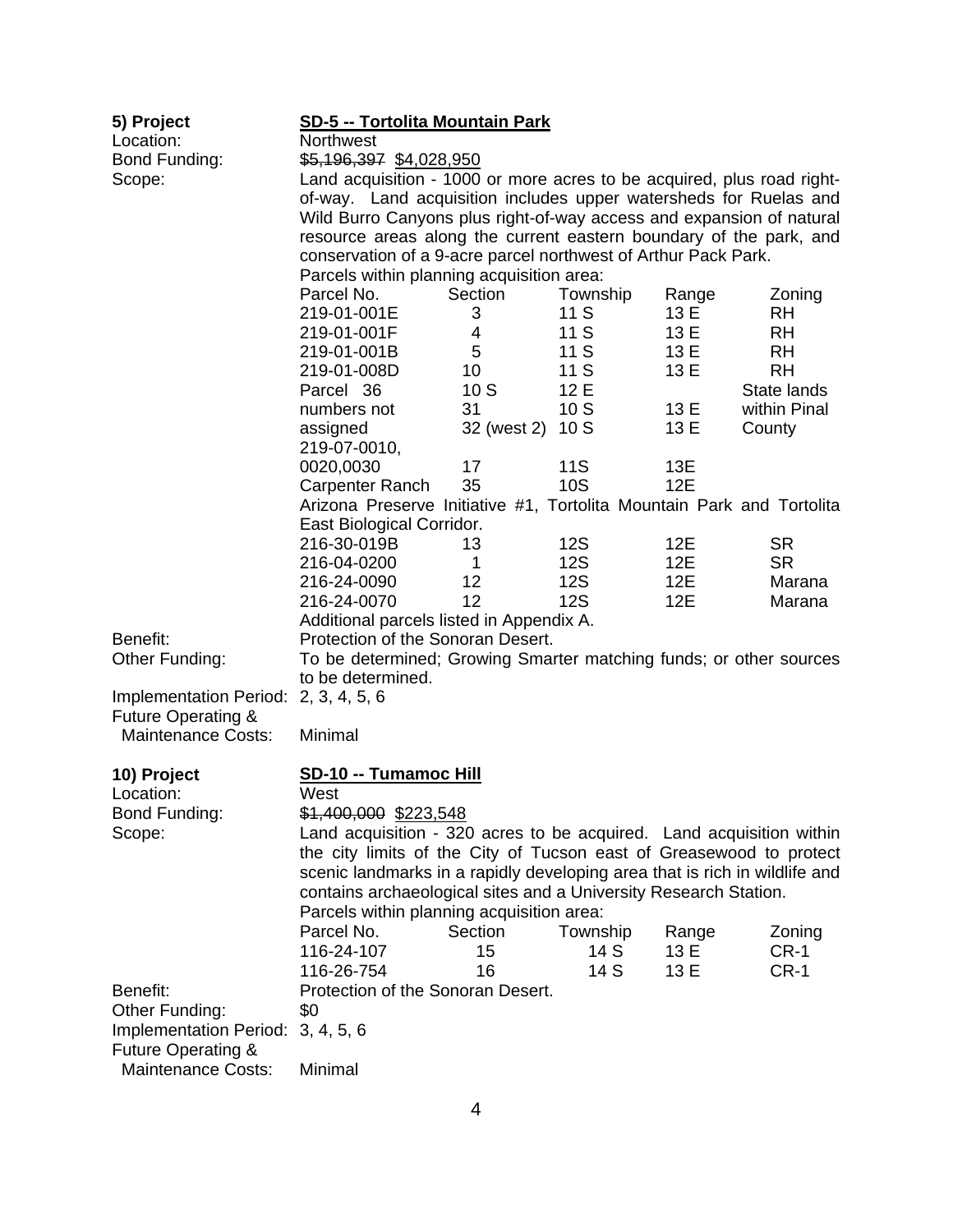| 15) Project<br>Location:<br>Bond Funding:<br>Scope:                                                    | RW-14 -- Cienega Creek<br>Southeast<br>\$1,078,468 \$2,245,915<br>Land acquisition - 400 acres to be acquired. Land acquisition of<br>disconnected sections of Cienega Creek to further protect riparian<br>areas and to assist in the basin flood control and recharge efforts. The<br>preserve will also include a segment of the Arizona Trail.<br>Parcels within planning acquisition area:                                                                                                                                                                                                                                                                                                                                                                                                                                                      |                            |                 |       |           |
|--------------------------------------------------------------------------------------------------------|------------------------------------------------------------------------------------------------------------------------------------------------------------------------------------------------------------------------------------------------------------------------------------------------------------------------------------------------------------------------------------------------------------------------------------------------------------------------------------------------------------------------------------------------------------------------------------------------------------------------------------------------------------------------------------------------------------------------------------------------------------------------------------------------------------------------------------------------------|----------------------------|-----------------|-------|-----------|
|                                                                                                        | Parcel No.                                                                                                                                                                                                                                                                                                                                                                                                                                                                                                                                                                                                                                                                                                                                                                                                                                           | Section                    | Township        | Range | Zoning    |
|                                                                                                        | 306-16-004                                                                                                                                                                                                                                                                                                                                                                                                                                                                                                                                                                                                                                                                                                                                                                                                                                           | 2                          | 17 S            | 17 E  | <b>RH</b> |
|                                                                                                        | 306-15-010A,B                                                                                                                                                                                                                                                                                                                                                                                                                                                                                                                                                                                                                                                                                                                                                                                                                                        | $\overline{7}$             | 17 S            | 17 E  | <b>RH</b> |
|                                                                                                        | 306-15-027                                                                                                                                                                                                                                                                                                                                                                                                                                                                                                                                                                                                                                                                                                                                                                                                                                           | 8                          | 17 S            | 17 E  | <b>RH</b> |
|                                                                                                        | 306-34-062D                                                                                                                                                                                                                                                                                                                                                                                                                                                                                                                                                                                                                                                                                                                                                                                                                                          | 33                         | 19 S            | 18 E  | <u>RH</u> |
|                                                                                                        | 306-34-006A,C                                                                                                                                                                                                                                                                                                                                                                                                                                                                                                                                                                                                                                                                                                                                                                                                                                        | <u>15,21,22,27,28 19 S</u> |                 | 18 E  | <u>RH</u> |
|                                                                                                        | 306-34-007A                                                                                                                                                                                                                                                                                                                                                                                                                                                                                                                                                                                                                                                                                                                                                                                                                                          | 23                         | 19 <sub>S</sub> | 18 E  | <b>RH</b> |
| Benefit:                                                                                               | Protection of the Sonoran Desert.                                                                                                                                                                                                                                                                                                                                                                                                                                                                                                                                                                                                                                                                                                                                                                                                                    |                            |                 |       |           |
| Other Funding:<br>Implementation Period:<br><b>Future Operating &amp;</b>                              | \$1,400,000; Las Cienegas National Preserve; General Fund; or other<br>2, 3, 4, 5, 6                                                                                                                                                                                                                                                                                                                                                                                                                                                                                                                                                                                                                                                                                                                                                                 |                            |                 |       |           |
| <b>Maintenance Costs:</b>                                                                              | Minimal                                                                                                                                                                                                                                                                                                                                                                                                                                                                                                                                                                                                                                                                                                                                                                                                                                              |                            |                 |       |           |
| 30) Project<br>Location:<br>Bond Funding:<br>Scope:<br>Benefit:                                        | <b>CH-29 -- Canoa Ranch Buildings Rehabilitation</b><br>Canoa Ranch south of Green Valley<br>\$1,500,000<br>The historic Canoa Ranch complex, constructed between the 1870s to<br>the 1930s, may be considered eligible for listing on the National<br>Register of Historic Places and the Arizona State Register of Historic<br>Places as a significant historic site in Pima County. Today, the ranch<br>complex includes 10 to 12 buildings constructed of adobe and wood<br>framing that has deteriorated. Rehabilitation of the buildings will follow<br>preparation of a site management plan for the adaptive reuse of the<br>complex and preparation of stabilization plans and construction<br>documents. Building rehabilitation and restoration will be phased.<br>Accessibility of the Canoa Ranch, which has long been a focal location |                            |                 |       |           |
| Other Funding:<br>Implementation Period:<br><b>Future Operating &amp;</b><br><b>Maintenance Costs:</b> | in the Santa Cruz River valley.<br>\$0<br>1, 2, 3, 4, 5, 6, 7                                                                                                                                                                                                                                                                                                                                                                                                                                                                                                                                                                                                                                                                                                                                                                                        |                            |                 |       |           |
|                                                                                                        | To be determined.                                                                                                                                                                                                                                                                                                                                                                                                                                                                                                                                                                                                                                                                                                                                                                                                                                    |                            |                 |       |           |
| 32) Project<br>Location:<br>Bond Funding:<br>Scope:                                                    | <b>CA-31 -- Tumamoc Hill</b><br>West slope of Tumamoc Hill in the vicinity of "A" Mountain<br>\$1,249,392<br>Tumamoc Hill and the Desert Laboratory have unique and significant<br>value as open space that is critically important to the citizens of Pima<br>County. The 320 acres on the west slope of Tumamoc Hill has been<br>an integral part of the 869-acre Tumamoc Hill Preserve, which has<br>been in continuous use as an ecological research facility since 1903.<br>This site is currently owned by the Arizona State Land Department and                                                                                                                                                                                                                                                                                               |                            |                 |       |           |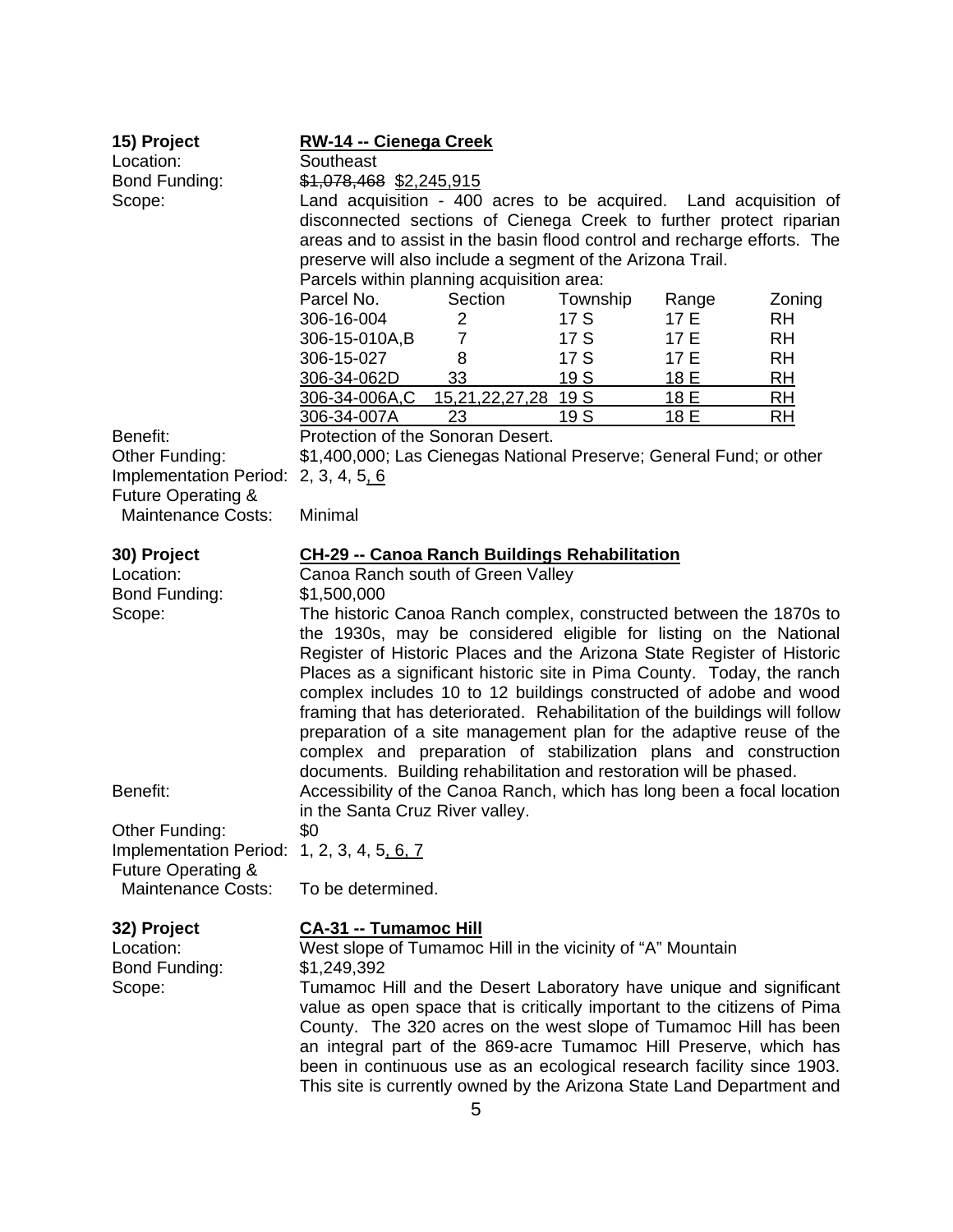| Benefit:                          | may be endangered by future sale and inappropriate development.<br>Acquisition of this parcel is planned.<br>Preservation of this important landmark as undisturbed natural open<br>space, to retain this site as a focal point in the community, and to<br>preserve its natural and cultural values for future public benefit. |
|-----------------------------------|---------------------------------------------------------------------------------------------------------------------------------------------------------------------------------------------------------------------------------------------------------------------------------------------------------------------------------|
| Other Funding:                    | \$0 State Growing Smarter Grant of \$2,438,982.                                                                                                                                                                                                                                                                                 |
| Implementation Period: 3, 4, 5, 6 |                                                                                                                                                                                                                                                                                                                                 |
| <b>Future Operating &amp;</b>     |                                                                                                                                                                                                                                                                                                                                 |
| <b>Maintenance Costs:</b>         | Minimal                                                                                                                                                                                                                                                                                                                         |

# **F. Question No. 6 - Flood Control Improvements**

For the purpose of acquiring, constructing, expanding and improving the flood control facilities of the County, including bank stabilization, channels, drainageways, dikes, levees and other flood control improvements and paying all expenses properly incidental thereto and to the issuance of such bonds, shall Pima County, Arizona be authorized to issue and sell general obligation bonds of the County, in an aggregate principal amount not exceeding \$21,500,000?

| 2) Project                              | FC-2 -- Santa Cruz River, Valencia to Irvington Congress Street to                                                                                                                                                                                                                                                                                                                                                                              |  |  |  |
|-----------------------------------------|-------------------------------------------------------------------------------------------------------------------------------------------------------------------------------------------------------------------------------------------------------------------------------------------------------------------------------------------------------------------------------------------------------------------------------------------------|--|--|--|
|                                         | <b>San Xavier Reservation</b>                                                                                                                                                                                                                                                                                                                                                                                                                   |  |  |  |
| Location:                               | Santa Cruz River, Valencia Road to Irvington Road Congress Street to                                                                                                                                                                                                                                                                                                                                                                            |  |  |  |
|                                         | San Xavier Reservation                                                                                                                                                                                                                                                                                                                                                                                                                          |  |  |  |
| Bond Funding:                           | \$4,000,000                                                                                                                                                                                                                                                                                                                                                                                                                                     |  |  |  |
| Scope:                                  | Although the Santa Cruz River 100-year flow is contained within the<br>existing high banks, the earthen banks are unstable and are highly<br>susceptible to lateral erosion during large flows. Two (2) miles of new<br>soil cement bank stabilization will be constructed along both banks,<br>which will tie into existing bank stabilization at the upstream and<br>downstream ends.                                                         |  |  |  |
|                                         | This project has been included as a portion of the Army Corps of<br>Engineers, Pima County and City of Tucson's Paseo De Las Iglesias<br>project, which includes flood hazard mitigation and riverine eco system<br>restoration. The Paseo De Las Iglesias project will promote flood<br>control, and in addition cultural resource preservation, recharge Central<br>Arizona Project water, and associated recreational river park facilities. |  |  |  |
| Benefit:                                | Areas to be protected from bank erosion include the Midvale Park<br>residential and commercial subdivision along the west bank; Calle<br>Santa Cruz along the east bank; and commercial development nodes<br>at Irvington and Drexel Roads. Working with the Army Corps of<br>Engineers will provide additional amenities and funding for the project.                                                                                          |  |  |  |
| Other Funding:                          | Army Corps of Engineers Federal funding.                                                                                                                                                                                                                                                                                                                                                                                                        |  |  |  |
| Implementation Period: 2, 3, 4, 5, 6, 7 |                                                                                                                                                                                                                                                                                                                                                                                                                                                 |  |  |  |
| Future Operating &                      |                                                                                                                                                                                                                                                                                                                                                                                                                                                 |  |  |  |
| <b>Maintenance Costs:</b>               | Minimal                                                                                                                                                                                                                                                                                                                                                                                                                                         |  |  |  |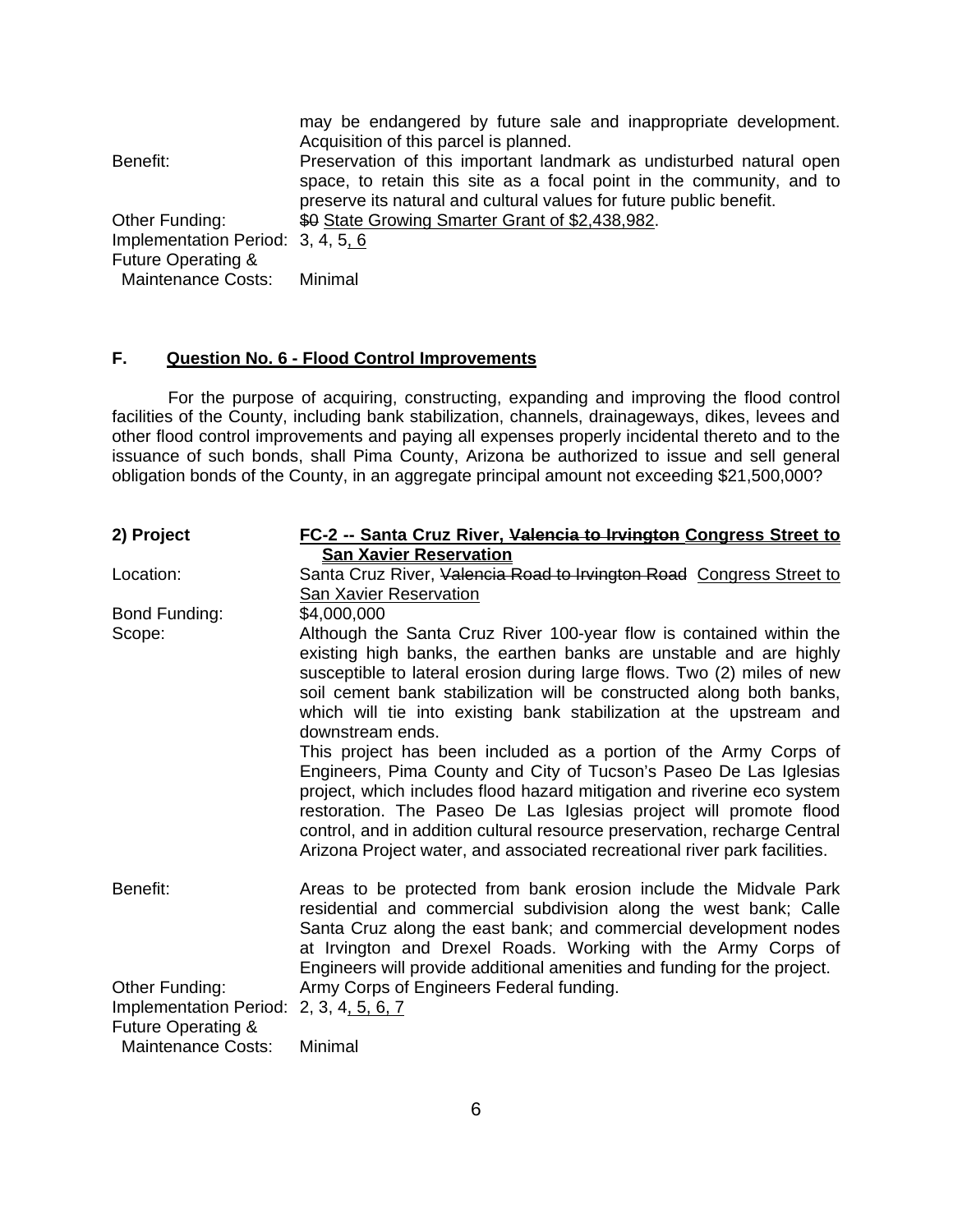### **H. Question No. 8 - Sewer System Revenue Bonds**

For the purpose of paying the costs of improvements, expansions and extensions to the sewer plant and system of the County both within and without the County, including additional, expanded and enhanced effluent reuse, recharge and environmental protection facilities, additional storage and treatment facilities, pumps, conduits, pipelines, mains, and all necessary rights, properties, facilities and equipment therefore, and to acquire land, interests in land and rights-of-way for such purposes and paying all expenses properly incidental thereto and the issuance of such bonds, shall Pima County, Arizona be authorized to issue and sell sewer system revenue bonds of the County in an aggregate principal amount not exceeding \$105,000,000, to be payable solely from the revenues of the sewer system of the County?

| 8) Project                                 | SS-10 -- Roger Road Area Odor Control and Miscellaneous                                                                                                                                                                                                                                                                                                                                                                                                                                                                                                                                     |
|--------------------------------------------|---------------------------------------------------------------------------------------------------------------------------------------------------------------------------------------------------------------------------------------------------------------------------------------------------------------------------------------------------------------------------------------------------------------------------------------------------------------------------------------------------------------------------------------------------------------------------------------------|
|                                            | <b>Facilities</b>                                                                                                                                                                                                                                                                                                                                                                                                                                                                                                                                                                           |
| Location:                                  | Roger Road Area odor control facilities will be installed at/near the<br>headworks of the Roger Road WWTF and within strategic portions of<br>the sanitary interceptor sewers tributary to the Roger Road WWTF.                                                                                                                                                                                                                                                                                                                                                                             |
| Bond Funding:                              | \$2,250,000 \$2,664,399                                                                                                                                                                                                                                                                                                                                                                                                                                                                                                                                                                     |
| Scope:                                     | The mitigation of odors where they are a problem. Work includes<br>those actions to construct or rehabilitate conveyance system facilities<br>or to install permanent chemical dosing facilities at strategic locations<br>to minimize the off-gassing of offensive odors. The project has been<br>divided into three phases: Phase I: Construction of odor improvements<br>at the Headworks (completed during Summer 2002.); Phase II:<br>Collection system odor control and other improvements/rehabilitation -<br>chemical addition facilities (now nearing completion); and, Phase III: |
|                                            | Contract for the Consultant Study concerning recommendations for the<br>mitigation of remaining odors, which has been completed and resulted<br>in identification of \$15 million in additional projects to complete odor<br>control.                                                                                                                                                                                                                                                                                                                                                       |
| Benefit:                                   | This project will reduce odor complaints from the public.<br>Annual<br>maintenance costs are not expected to change significantly.                                                                                                                                                                                                                                                                                                                                                                                                                                                          |
| Other Funding:                             | \$2,623,031 Revenues in the System Development Fund.                                                                                                                                                                                                                                                                                                                                                                                                                                                                                                                                        |
| Implementation Period: 1, 2, 3, 4, 5, 6, 7 | Phase One 1,2 Complete<br>Phase II 1, 2, 3, 4<br>Phase III 1, 2, 3, 4, 5, 6, 7                                                                                                                                                                                                                                                                                                                                                                                                                                                                                                              |
| Future Operating &                         |                                                                                                                                                                                                                                                                                                                                                                                                                                                                                                                                                                                             |
| <b>Maintenance Costs:</b>                  | Certain operating and maintenance costs will be reduced while the cost<br>for odor control chemicals will remain approximately the same. These<br>annual operating and maintenance costs, principally for chemical<br>purchases, will probably not exceed \$500,000.                                                                                                                                                                                                                                                                                                                        |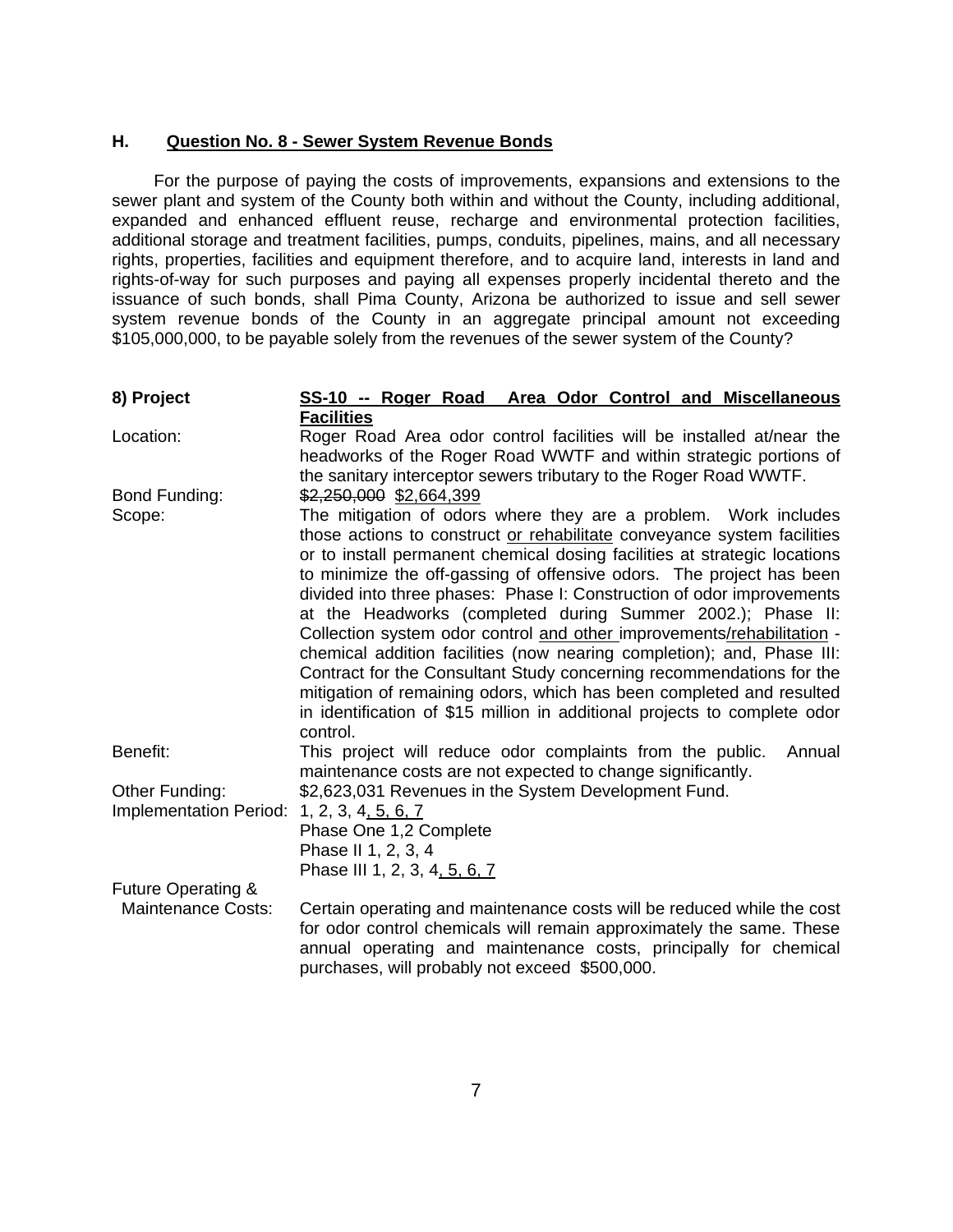| 9) Project                                          | SS-11 -- Arivaca Junction Wastewater Treatment Facility Sewer                                                                                                                                                                                                                                                                                                                                                                                                                                                                          |
|-----------------------------------------------------|----------------------------------------------------------------------------------------------------------------------------------------------------------------------------------------------------------------------------------------------------------------------------------------------------------------------------------------------------------------------------------------------------------------------------------------------------------------------------------------------------------------------------------------|
|                                                     | <b>Extension</b>                                                                                                                                                                                                                                                                                                                                                                                                                                                                                                                       |
| Location:                                           | This project begins at the existing Arivaca Junction wastewater<br>treatment facility located at the Santa Cruz County line and I-19 and<br>continues north with a new interceptor along I-19 to an interceptor at<br>the northeasterly corner of the Roadhaven Subdivision in Green Valley.                                                                                                                                                                                                                                           |
| Bond Funding:                                       | \$500,000 \$85,601                                                                                                                                                                                                                                                                                                                                                                                                                                                                                                                     |
| Scope:                                              | Design for the construction of new sanitary public sewer to convey<br>wastewater from the Arivaca Junction wastewater treatment facility to<br>the existing Green Valley wastewater treatment facility conveyance<br>system and closure of the Arivaca Junction wastewater treatment<br>facility, which is operating above capacity. Scope of design Work will<br>include 1.6 miles of new 12-inch diameter gravity sewer and 4.5 miles<br>of new 6-inch force main and the closure of Arivaca Junction<br>wastewater treatment plant. |
| Benefit:                                            | This project will eliminate a treatment plant that is over capacity and<br>causes odor complaints and will provide additional capacity to serve<br>the projected developments in the Green Valley sewer service area.<br>Maintenance costs for the Arivaca Junction wastewater treatment<br>facility will be eliminated as well as effluent disposal concerns.                                                                                                                                                                         |
| Other Funding:                                      | \$2,937,720 \$34,427 - Proceeds from previous bond sales and the<br>remaining balance to be funded with revenues in the Systems<br>Development Fund \$624,000 projected Developer contribution                                                                                                                                                                                                                                                                                                                                         |
| <b>Implementation Period:</b><br>Future Operating & | 1, 2, 3, 4, 5, 6, 7                                                                                                                                                                                                                                                                                                                                                                                                                                                                                                                    |
| <b>Maintenance Costs:</b>                           | The operating and maintenance costs of maintaining an overloaded<br>wastewater pond will be eliminated, thereby reducing costs. Operating<br>and maintenance costs in the first several years will be only for<br>spraying for roach control.                                                                                                                                                                                                                                                                                          |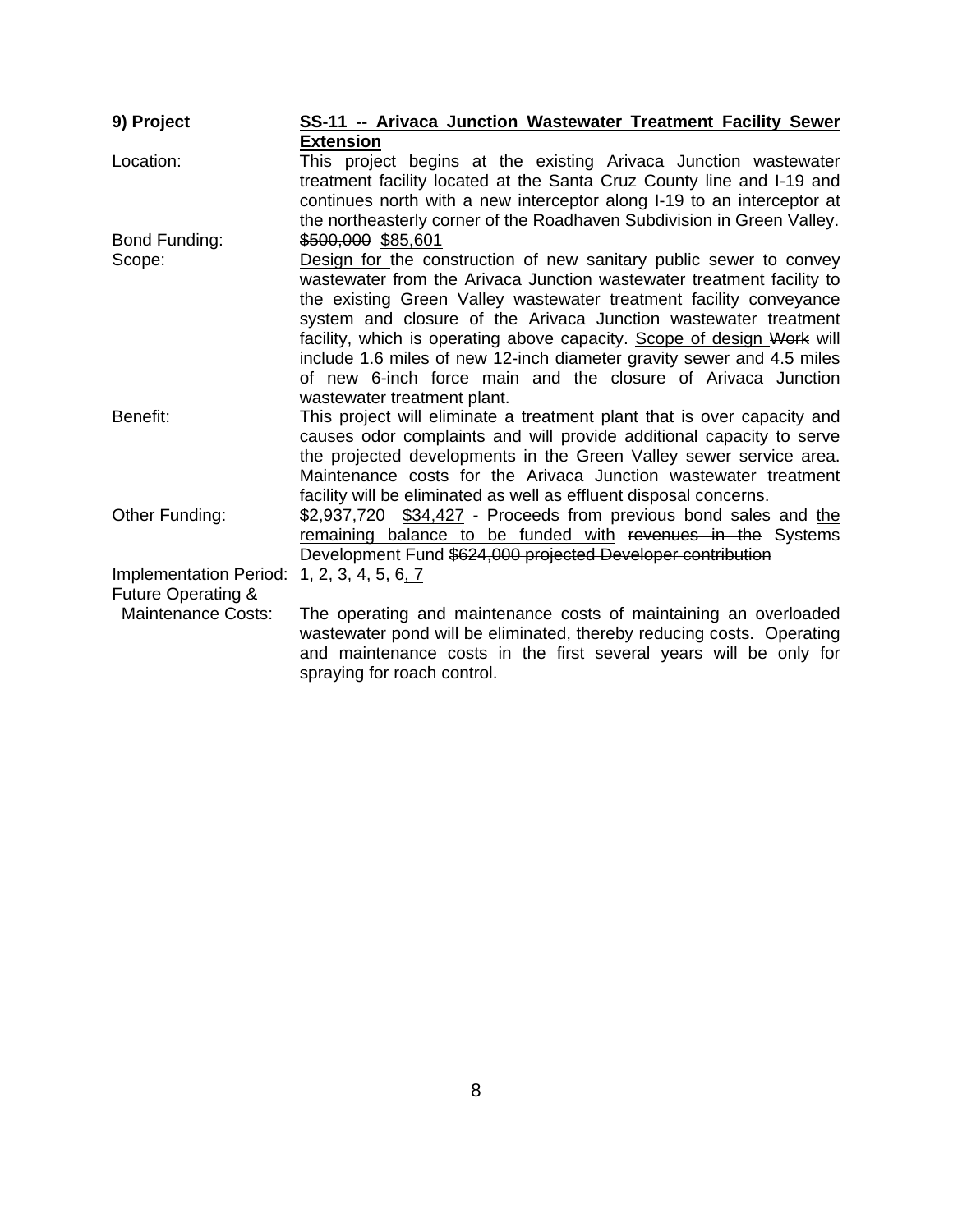**AS AMENDED by the Board of Supervisors of Pima County, Arizona, this \_\_\_ day of \_\_\_\_\_\_\_, 2009.**

Chairman, Board of Supervisors

\_\_\_\_\_\_\_\_\_\_\_\_\_\_\_\_\_\_\_\_\_\_\_\_\_\_\_\_\_\_\_\_\_\_

 $\overline{a}$ 

 $\overline{a}$ 

Attest: **Attest: Reviewed by: Reviewed by:** 

Clerk, Pima County Board of Supervisors Pima County Administrator

Approved as to Form:

Civil Deputy County Attorney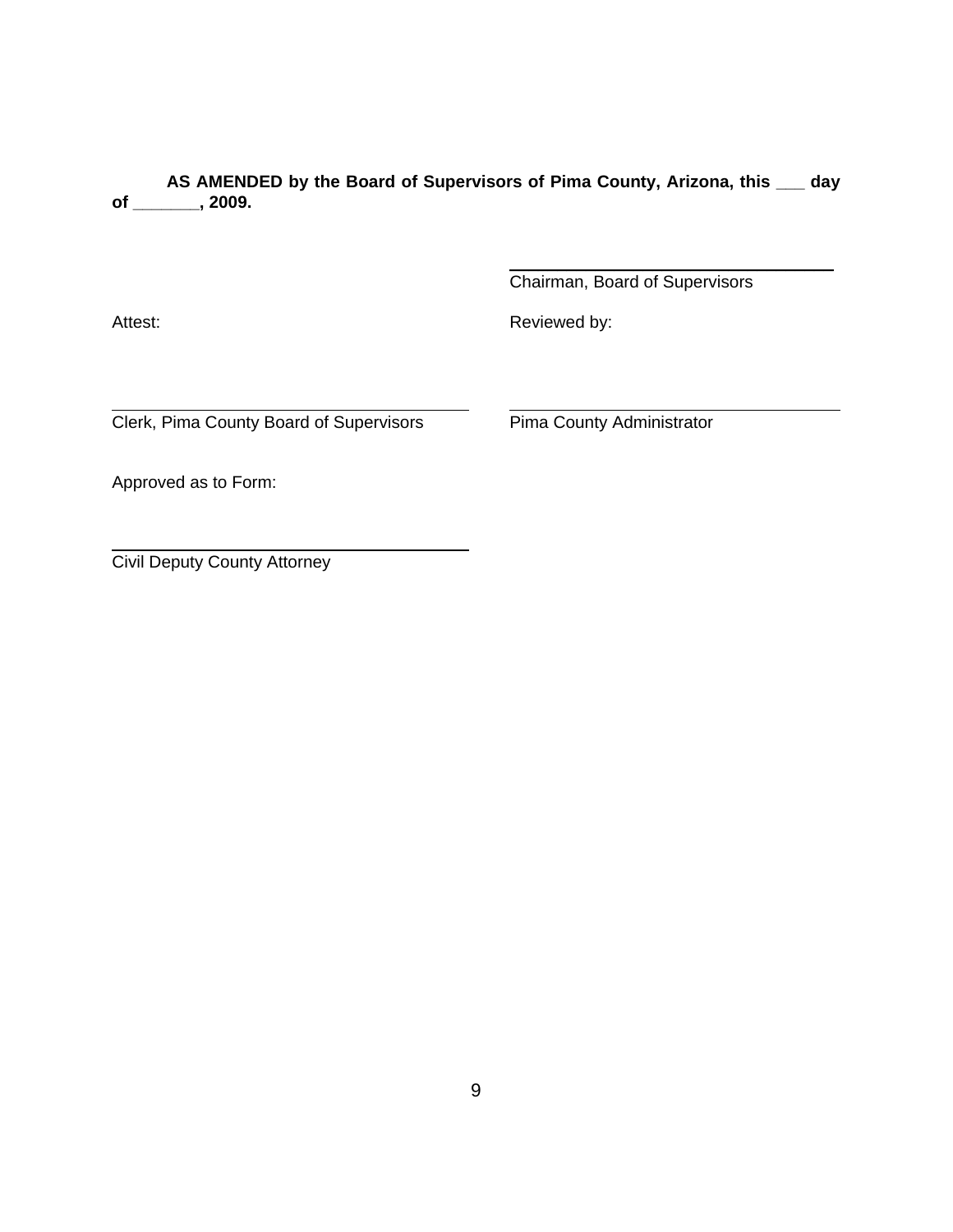#### **ORDINANCE 2009-\_\_**

**AN ORDINANCE OF THE BOARD OF SUPERVISORS OF PIMA COUNTY ARIZONA RELATING TO HIGHWAY USER REVENUE FUND REVENUE BOND PROJECTS AMENDING ORDINANCE NUMBER 1997-80 BOND IMPLEMENTATION PLAN, NOVEMBER 4, 1997 SPECIAL ELECTION (AS AMENDED SEPTEMBER 22, 1998 BY ORDINANCE NO. 1998-59, AUGUST 20, 2001 BY ORDINANCE NO. 2001-112, DECEMBER 14, 2004 BY ORDINANCE NO. 2004-118, OCTOBER 11, 2005 BY ORDINANCE NO. 2005-90, APRIL 4, 2006 BY ORDINANCE NO. 2006-20, OCTOBER 17, 2006 BY ORDINANCE NO. 2006-83, NOVMEBER 6, 2007 BY ORDINANCE NO. 2007-93, AND APRIL 21, 2009 BY ORDINANCE NO. 2009-39) FOR THE PURPOSE OF AMENDING IMPLEMENTATION PERIODS FOR CERTAIN BOND PROJECTS AND AUTHORIZING THE USE OF ADDITIONAL OTHER FUNDS TO FINANCE CERTAIN BOND PROJECTS.** 

**WHEREAS**, the Board of Supervisors adopted Chapter 3.06 of the Pima County Code titled "Bonding Disclosure, Accountability and Implementation"; and

**WHEREAS**, in compliance with Chapter 3.06, the Board of Supervisors adopted Ordinance Number 1997-80, the "Transportation Bond Improvement Plan, November 4, 1997 Special Election"; and

**WHEREAS**, the Board of Supervisors, on September 22, 1998 enacted Ordinance Number 1998-59, on August 20, 2001 enacted Ordinance Number 2001-112, on December 14, 2004 enacted Ordinance Number 2004-118, on October 11, 2005 enacted Ordinance Number 2005-90, on April 4, 2006 enacted Ordinance Number 2006-20, on October 17, 2006 enacted Ordinance Number 2006-83, on November 6, 2007 enacted Ordinance Number 2007-93 and on April 21, 2009 enacted Ordinance Number 2009-39 amending Ordinance Number 1997-80 in compliance with provisions of Chapter 3.06; and

**WHEREAS**, the Board of Supervisors desires to amend Ordinance Number 1997-80 (as amended by Ordinance Number 1998-59, Ordinance Number 2001-112, Ordinance Number 2004- 118, Ordinance Number 2005-90, Ordinance Number 2006-20, Ordinance Number 2006-83, Ordinance Number 2007-93, and Ordinance Number 2009-39) in compliance with provisions of Chapter 3.06:

#### **NOW THEREFORE, IT IS HEREBY ORDAINED by the Board of Supervisors of Pima County, Arizona:**

Ordinance Number 1997-80 (as amended by Ordinance Number 1998-59, Ordinance Number 2001-112, Ordinance Number 2004-118, Ordinance Number 2005-90, Ordinance Number 2006-20, Ordinance Number 2006-83, Ordinance Number 2007-93, and Ordinance Number 2009-39), is hereby amended as follows: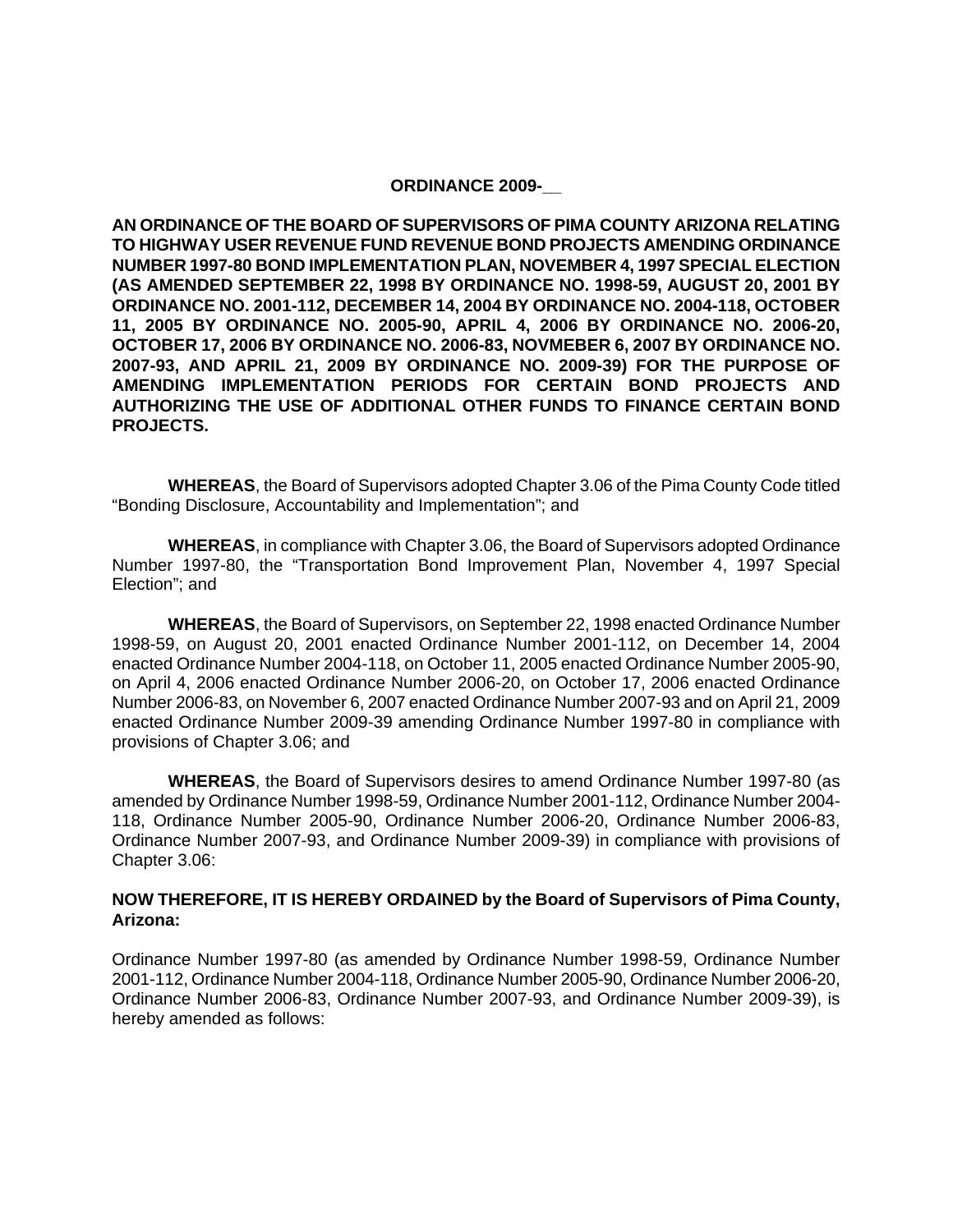# **7) DOT-7 - Orange Grove Road at Geronimo Wash**

Location: Unincorporated County

Bond Funding: \$800,000

- Scope: The proposed project consists of reconstruction of the drainage crossing carrying Geronimo Wash under Orange Grove Road in the vicinity of Calle de Estevan and raising Orange Grove Road on fill over the new structure to improve sight distance for local residential streets and for vehicles approaching the Orange Grove Road - First Avenue intersection. The reinforced concrete box culvert will be sized to accommodate a 100-year peak discharge in Geronimo Wash.
- Benefit: This segment of Orange Grove Road has had a history of serious traffic accidents. Restrictions on turning movements at local streets have helped to reduce accident rates in recent years, pending a permanent solution.
- Other Funding: None Proposed

Implementation Period: 5/6/7/8

Future Annual Operating & Maintenance Costs: No Increase

## **23) DOT-23 - Thornydale Road, Cortaro Farms Road to Linda Vista Boulevard**

Location: Unincorporated County

Bond Funding: \$1,000,000

Scope: This project will widen existing Thornydale Road to a four-lane divided cross section with raised landscape median, outside curbs, multi-use lanes, storm drains, landscaping and noise mitigation and screening adjacent to residential areas where warranted. The project will improve access and safety in the vicinity of Arthur Pack Regional Park and Mountain View High School. The project will include a drainage structure to carry Hardy Wash and other transverse drainages under Thornydale Road.

- Benefit: The project will reduce traffic congestion and enhance safety along Thornydale Road. The estimated economic value of the improvements to traffic flow and reductions in accidents are \$51.44 million. The benefit/cost ratio is 6.9:1.
- Other Funding: \$6,50047,000 (\$800,000 Urban Area HURF) (\$5,700,000 County HURF) (\$47,000 Other)

Implementation Period: 5/6/7/8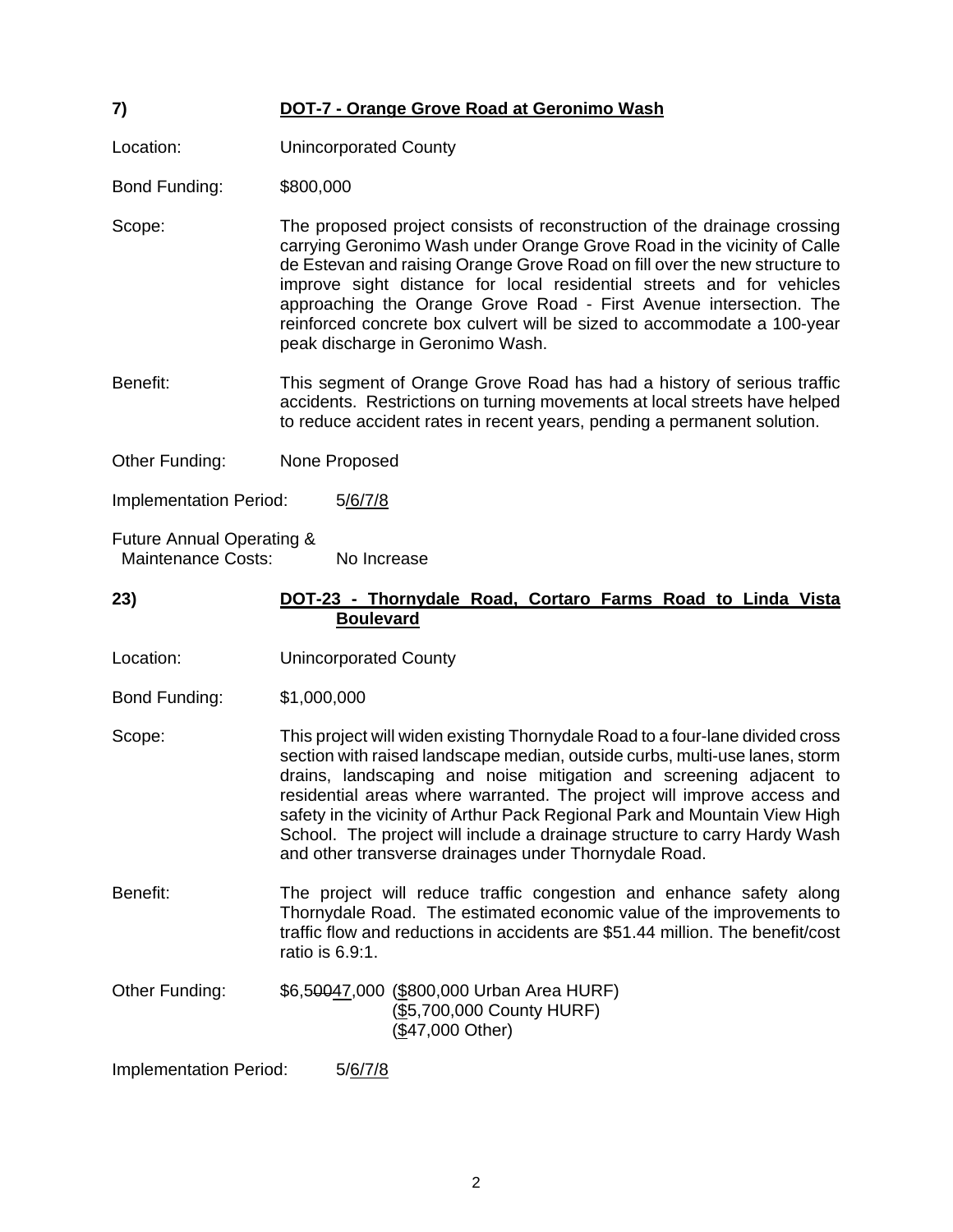| <b>Future Annual Operating &amp;</b><br><b>Maintenance Costs:</b> |                                                         | \$22,500                                                                                                                                                                                                                                                                                                                                                                                              |  |  |
|-------------------------------------------------------------------|---------------------------------------------------------|-------------------------------------------------------------------------------------------------------------------------------------------------------------------------------------------------------------------------------------------------------------------------------------------------------------------------------------------------------------------------------------------------------|--|--|
| 54)                                                               |                                                         | <b>DOT-54 - Mt. Lemmon Shuttle</b>                                                                                                                                                                                                                                                                                                                                                                    |  |  |
| Location:                                                         |                                                         | Unincorporated Pima County                                                                                                                                                                                                                                                                                                                                                                            |  |  |
| Bond Funding:                                                     |                                                         | \$1,500,000                                                                                                                                                                                                                                                                                                                                                                                           |  |  |
| Scope:                                                            |                                                         | To support future public transportation facilities at Summerhaven, including a<br>proposed tram system and local shuttle service, and to accommodate the<br>anticipated traffic at the new Village Center. Sabino Canyon Parking<br>Improvements are needed. Improvements include roadway re-alignment,<br>drainage facilities, environmental mitigation, improved pedestrian access,<br>and parking. |  |  |
| Benefit:                                                          | Improved public access and safety at Summerhaven.       |                                                                                                                                                                                                                                                                                                                                                                                                       |  |  |
| Other Funding:                                                    | Federal and state transit funding \$790,046 County HURF |                                                                                                                                                                                                                                                                                                                                                                                                       |  |  |
| <b>Implementation Period:</b>                                     |                                                         | 1/2/3/4/5                                                                                                                                                                                                                                                                                                                                                                                             |  |  |
| Future Annual Operating &<br><b>Maintenance Costs:</b>            |                                                         | To be determined                                                                                                                                                                                                                                                                                                                                                                                      |  |  |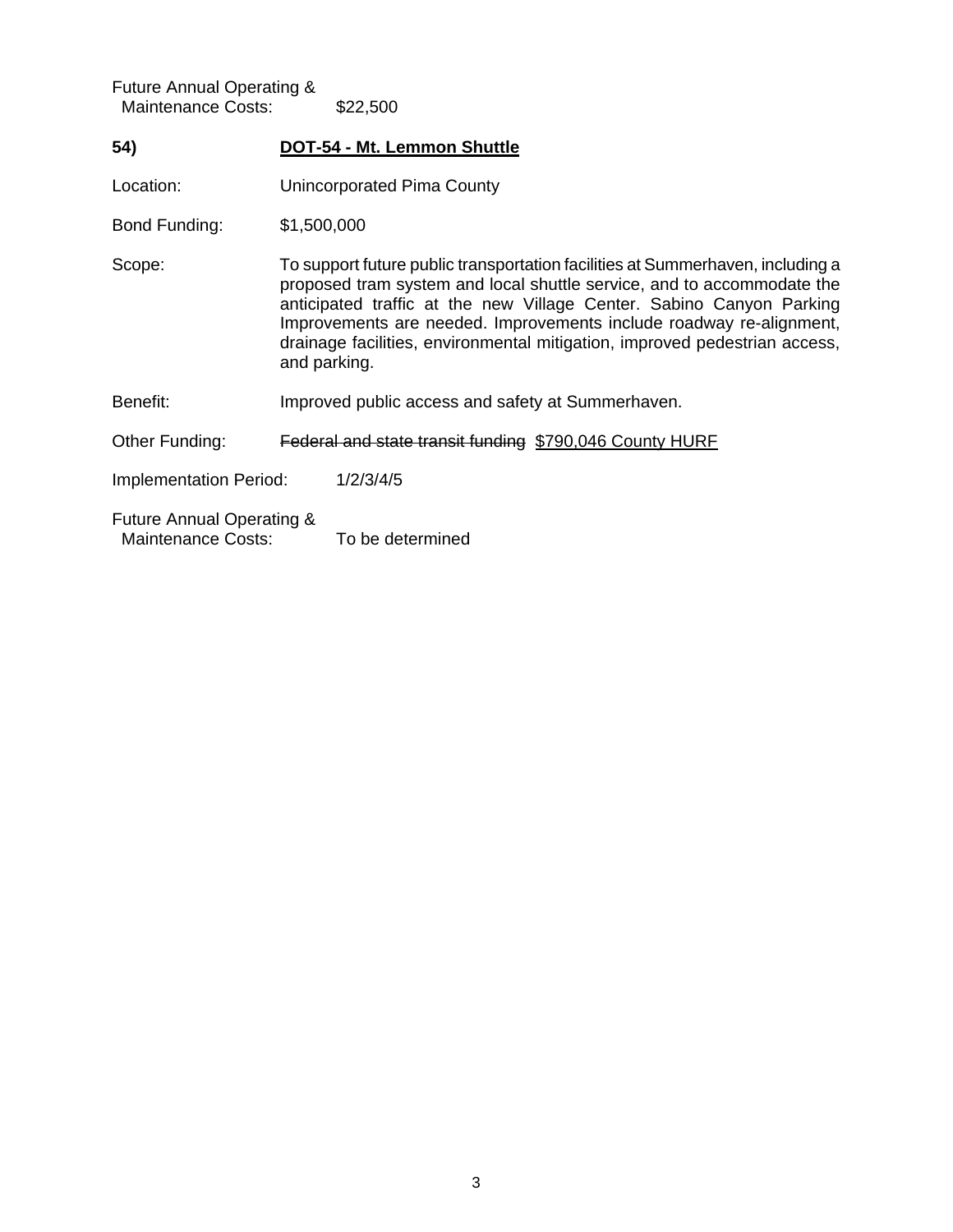**AS AMENDED by the Board of Supervisors of Pima County, Arizona, this \_\_\_\_ day of \_\_\_\_\_\_\_, 2009.** 

> $\overline{a}$ Chairman, Pima County Board of Supervisors

Attest: **Attest: Reviewed by:** 

 $\overline{a}$ Clerk, Pima County Board of Supervisors Pima County Administrator

Approved as to Form:

 $\overline{a}$ Civil Deputy County Attorney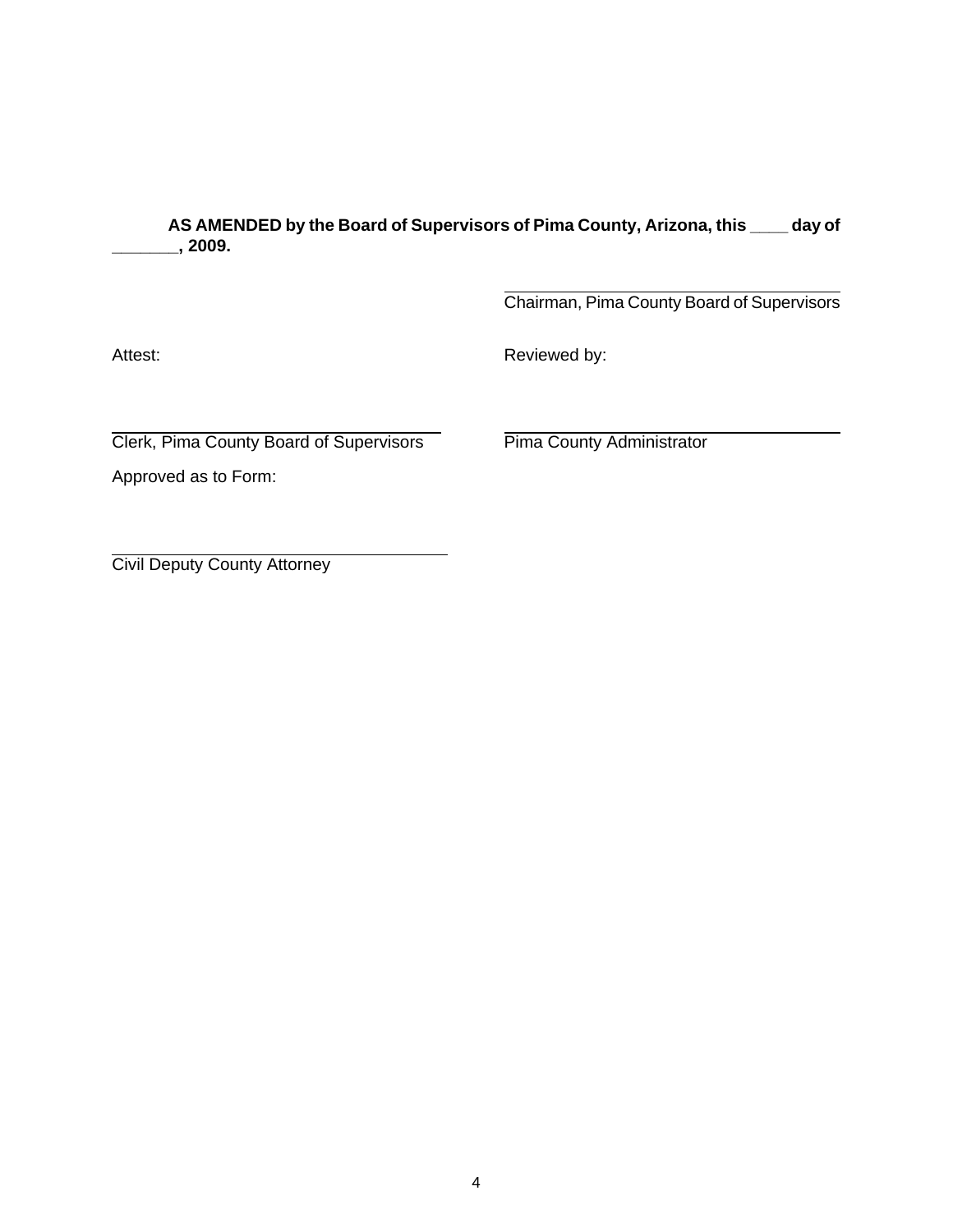#### **ORDINANCE NO. 2009-\_\_**

**AN ORDINANCE OF THE BOARD OF SUPERVISORS OF PIMA COUNTY, ARIZONA RELATING TO GENERAL OBLIGATION AND SEWER REVENUE BOND PROJECTS AMENDING ORDINANCE NUMBER 2004-18 BOND IMPLEMENTATION PLAN, MAY 18, 2004 SPECIAL ELECTION (AS AMENDED OCTOBER 11, 2005 BY ORDINANCE NUMBER 2005-92, APRIL 4, 2006 BY ORDINANCE NUMBER 2006-21, OCTOBER 17, 2006 BY ORDINANCE NUMBER 2006- 84, APRIL 10, 2007 BY ORDINANCE NUMBER 2007-33, NOVEMBER 6, 2007 BY ORDINANCE NUMBER 2007-95, APRIL1, 2008 BY ORDINANCE NUMBER 2008-25, NOVEMBER 18, 2008 BY ORDINANCE NUMBER 2008 – 106 AND APRIL 21, 2009 BY ORDINANCE NUMBER 2009-40) FOR THE PURPOSE OF AMENDING THE SCOPE OF CERTAIN PROJECTS AND AUTHORIZING THE USE OF ADDITIONAL OTHER FUNDS TO FINANCE CERTAIN PROJECTS.**

 **WHEREAS**, the Board of Supervisors adopted Chapter 3.06 of the Pima County Code titled "Bonding Disclosure, Accountability and Implementation"; and,

**WHEREAS**, in compliance with Chapter 3.06, the Board of Supervisors adopted Ordinance Number 2004-18, the "Bond Implementation Plan, May 18, 2004 Special Election;" and

**WHEREAS**, the Board of Supervisors, on October 11, 2005 enacted Ordinance Number 2005-92, on April 4, 2006 enacted Ordinance Number 2006-21, on October 17, 2006 enacted Ordinance Number 2006-84, on April 10, 2007 enacted Ordinance Number 2007-33, on November 6, 2007 enacted Ordinance Number 2007-95, on April 1, 2008 enacted Ordinance Number 2008-25, on November 18, 2008 enacted Ordinance Number 2008-106 and on April 21, 2009 enacted Ordinance Number 2009-40 amending Ordinance Number 2004-18 in compliance with provisions of Chapter 3.06; and

**WHEREAS**, the Board of Supervisors desires to amend Ordinance Number 2004-18 (as amended by Ordinance Number 2005-92, Ordinance Number 2006-21, Ordinance Number 2006- 84, Ordinance Number 2007-33, Ordinance Number 2007-95, Ordinance Number 2008-25, Ordinance Number 2008-106, and Ordinance Number 2009-40) in compliance with provisions of Chapter 3.06:

#### **NOW THEREFORE, IT IS HEREBY ORDAINED by the Board of Supervisors of Pima County, Arizona:**

Ordinance Number 2004-18 (as amended by Ordinance Number 2005-92, Ordinance Number 2006-21, Ordinance Number 2006-84, Ordinance Number 2007-33, Ordinance Number 2007- 95, Ordinance Number 2008-25, Ordinance Number 2008-106, and Ordinance Number 2009- 40), is hereby amended as follows: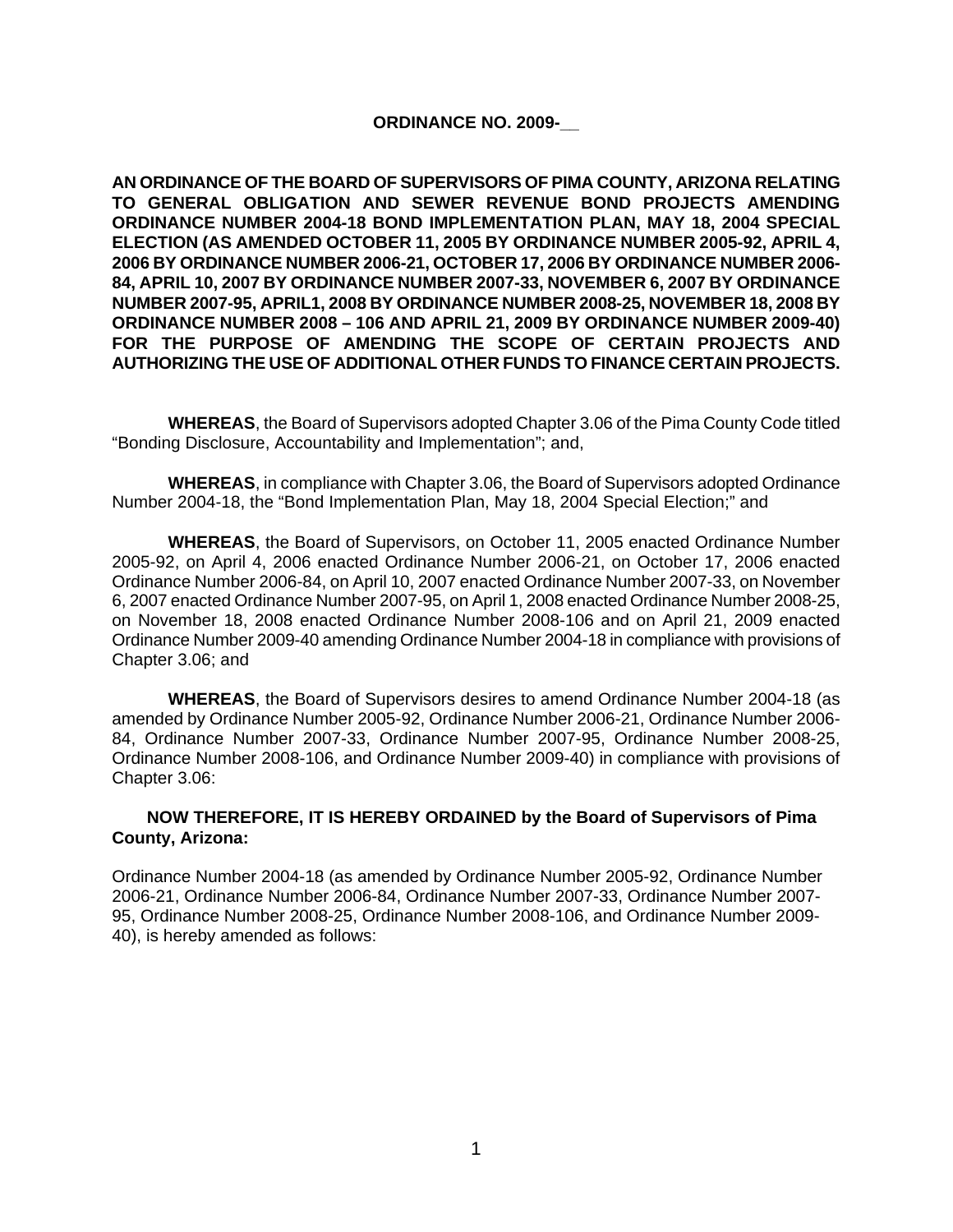# A. Question No. 1 - Sonoran Desert Open Space and Habitat Protection; Preventing Urban Encroachment of Davis-Monthan Air Force Base

For the purpose of acquiring real and personal property for open space and habitat protection, including, without limitation, Sonoran Desert open space, protecting wildlife habitats, saguaro cacti, ironwood forests and lands around rivers, washes and recharge areas to ensure high water quality, the acquisition of lands in the vicinity of Davis-Monthan Air Force Base to prevent urban encroachment, and the acquisition of real or personal property or interests or rights in property for such purpose and paying all expenses properly incidental thereto and to the issuance of such bonds, shall Pima County, Arizona be authorized to issue and sell general obligation bonds of the County in an aggregate principal amount not exceeding \$174,300,000.

# **City of Tucson Priorities**

# **1.15 Agua Caliente and Brawley Wash**

**Location:** The confluence area of the Tanque Verde Creek and Agua Caliente Wash; Brawley Wash

**Scope:** Purchase in fee simple or acquire conservation easements on parcels or portions of parcels, with preference for vacant lands within the floodplain and floodway of the Tanque Verde and Agua Caliente Washes. First priority of acquisition will be the vacant land downstream of Houghton Road along the Agua Caliente Wash. The scope also includes the purchase of property along the Brawley Wash, adjacent to City of Tucson-owned land, tax code parcels 208-40-0650, 0660, 213-10-001N, 215-31-039A.

**Benefit:** Preservation of significant riparian areas and prevention of future flood damages.

**Cost:** \$5,000,000

**Bond Funding:** \$5,000,000

**Other Funding:** None identified at this time. If additional funding becomes necessary, options include federal or state grants, and specific appropriations from the County Flood Control District tax levy.

**Implementation Period:** 1, 2, 3

**Project Management:** The County Flood Control District will be responsible for managing all acquisitions, in close consultation with City of Tucson staff.

**Future Operating and Maintenance Costs:** There should be minimal costs, which will be funded through the Flood Control District.

# **1.16 36th Street Corridor and Valencia**

**Location:** Corridor along 36th Street, from the Santa Cruz River west to Tucson Mountain Park; Valencia Archaeological Site at Interstate 10 and Valencia, along the Santa Cruz River.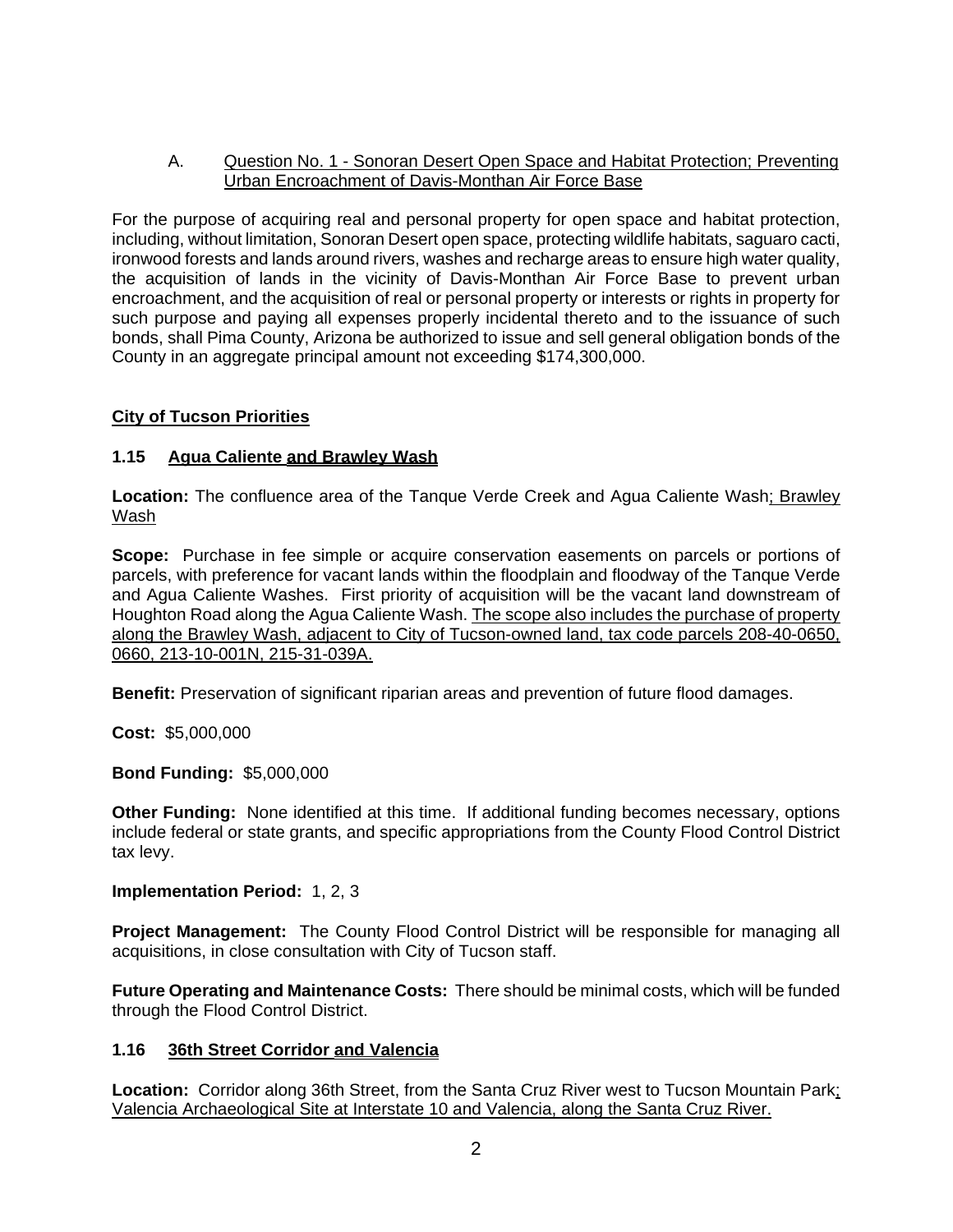**Scope:** Purchase in fee simple or acquire conservation easements on properties along 36th Street to preserve a corridor from the Santa Cruz River west to Tucson Mountain Park and to serve as an expansion of Tucson Mountain Park. Pima County will seek options to preserve this corridor through public/private partnerships that do not require the purchase of entire parcels. The scope also includes the purchase of the Valencia Archaeological Site, tax code parcels 138-01-006C.

**Benefit:** This project will protect the viewshed of the upper foothills of the Tucson Mountains, provide public access into Tucson Mountain Park from the west end of 36th Street, protect a wildlife corridor and associated biological values from the Tucson Mountains to the Santa Cruz River, and protect investments already made by Pima County in the area of the West Branch of the Santa Cruz.

**Cost:** \$5,000,000

**Bond Funding:** \$5,000,000

**Other Funding:** None identified at this time. If additional funding becomes necessary, options include federal and state grants. \$500,000 from State Growing Smarter Matching funds

**Implementation Period:** 1, 2, 3

**Project Management:** Pima County Natural Resources, Parks and Recreation will manage this project, in close consultation with the City of Tucson.

**Future Operating and Maintenance Costs:** Based on the average cost to operate and maintain the existing open space parks system of Pima County, it is anticipated that future operating and maintenance costs of community open spaces which are added to the existing natural open space system operated and maintained by Pima County will cost, on average, approximately \$60 per year per acre of added open space park.

# B. Question No. 2 - Public Health and Community Facilities

For the purpose of acquiring, developing, expanding, improving and equipping new and existing facilities to further the health, education, welfare and safety of the citizens of the County, including, without limitation, County hospitals, clinics and other buildings, museums and facilities for the arts, facilities for the disposal of solid waste, and lighting, housing and other improvements and facilities to further neighborhood reinvestment, and the acquisition and construction of real or personal property or interests or rights in property for such purpose and paying all expenses properly incidental thereto and to the issuance of such bonds, shall Pima County, Arizona be authorized to issue and sell general obligation bonds of the County in an aggregate principal amount not exceeding \$81,800,000.

# **2.2 New Psychiatric Hospital**

**Location:** Kino Health Campus, 2800 East Ajo Way, Tucson, Arizona 85713

**Scope:** In conjunction with bond funding under the 2006 bond ordinance, expand in-patient Construct a 50 bed psychiatric facilityies to complement existing psychiatric services at the hospital facility located on the Kino Community Hospitalhealth campus, currently operated by University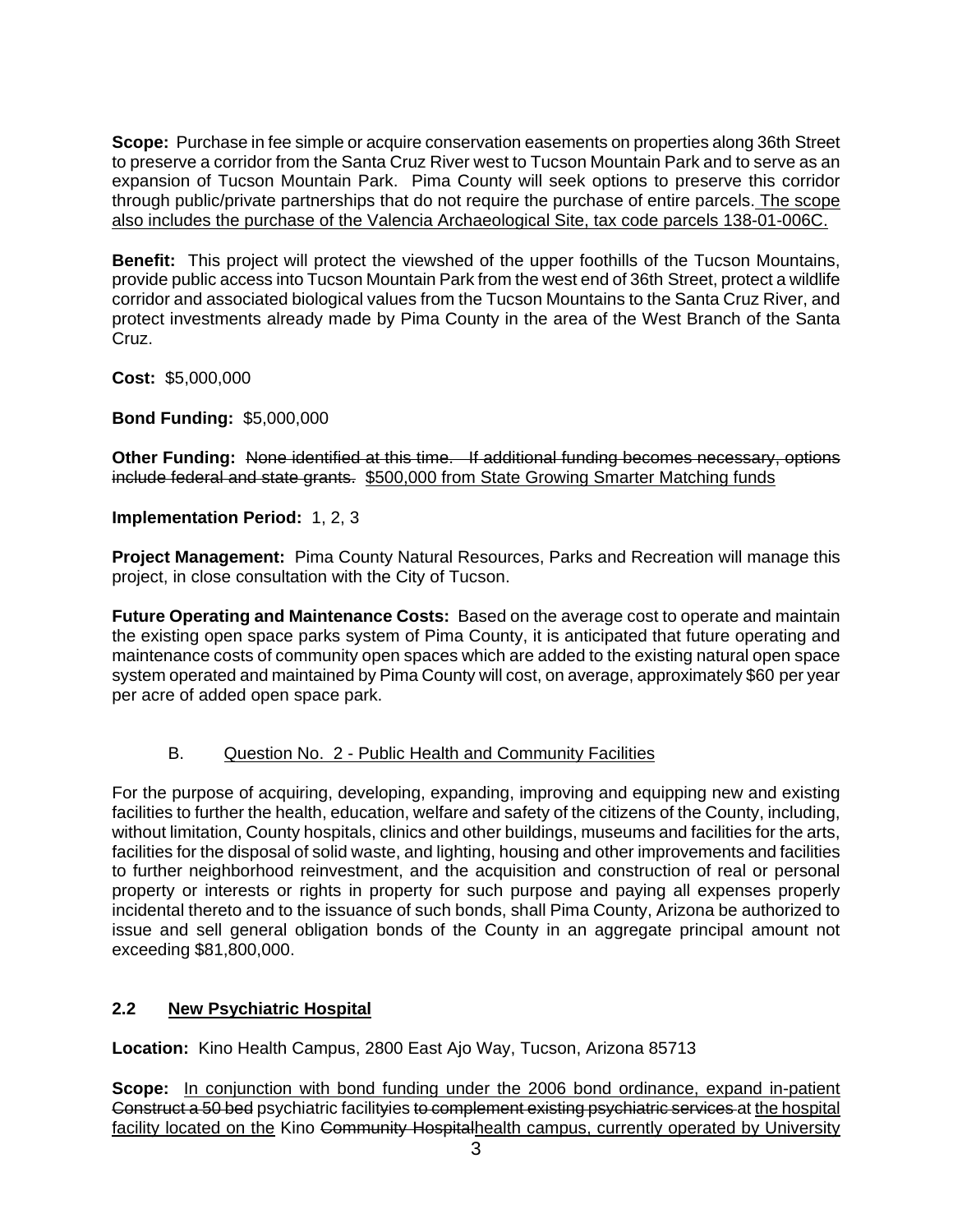Physician's Healthcare as the University Physician's Healthcare Hospital; This facility will be located adjacent to Kino Community Hospital to take advantage of medical and other support services provided by Kino Community Hospital design, construct and equip an Outpatient Physician Clinics in the unoccupied shell space on the second floor of Herbert K Abrams Public Health Center located to the east of the hospital facilities; and design a parking garage to serve the Kino campus. This clinic space will be leased to University Physicians Healthcare / University of Arizona College of Medicine.

**Benefits:** Currently, Pima County UPH provides inpatient psychiatric services in University Physician's Healthcare Hospital on the Kino Community Hospitalcampus. The majority of the psychiatric inpatient beds are located in wings originally designed as medical/surgical nursing units. A facility specifically designed for psychiatric patients will improve security, operational efficiency and improve treatment opportunities. Construction of a new Expansion of the psychiatric facilityies is essential if Kino Community for the Hospital's transition into a full-service general hospital is to be realized.

**Cost:** \$12,000,000, with Planning/Design being \$1,266,000, Construction being \$10,597,000, and Other being \$137,000.

**Bond Funding:** \$12,000,000

**Other Funding:** None identified at this time

**Project Duration:** Planning at 9 to 11 months, Design at 14 to 16 months, and Construction at 21 to 24 months.

**Implementation Period:** 1, 2, 3, 4

**Project Management**: Pima County Facilities Management

**Future Operating and Maintenance Costs:** Building operating and maintenance costs are expected to be approximately \$900,000 per year.

# D. Question No. 4 - Parks and Recreational Facilities

For the purpose of acquiring, developing, expanding, improving and equipping new and existing parks and recreational facilities in the County, including, without limitation, athletic fields, community centers, libraries, historic and cultural facilities and trails, and the acquisition or construction of real or personal property or interests or rights in property for such purpose and paying all expenses properly incidental thereto and to the issuance of such bonds, shall Pima County, Arizona be authorized to issue and sell general obligation bonds of the County in an aggregate principal amount not exceeding \$96,450,000.

# **4.20 Lighting of Existing and New Sports Fields**

**Location:** Various Pima County Parks owned by Pima County.

**Scope:** McDonald Park – Replace ball field light fixture on two fields: Littletown Park – replace light fixtures on one field and move two light poles. Bud Walker Park, Ajo – replace ballfield light fixtures on two fields.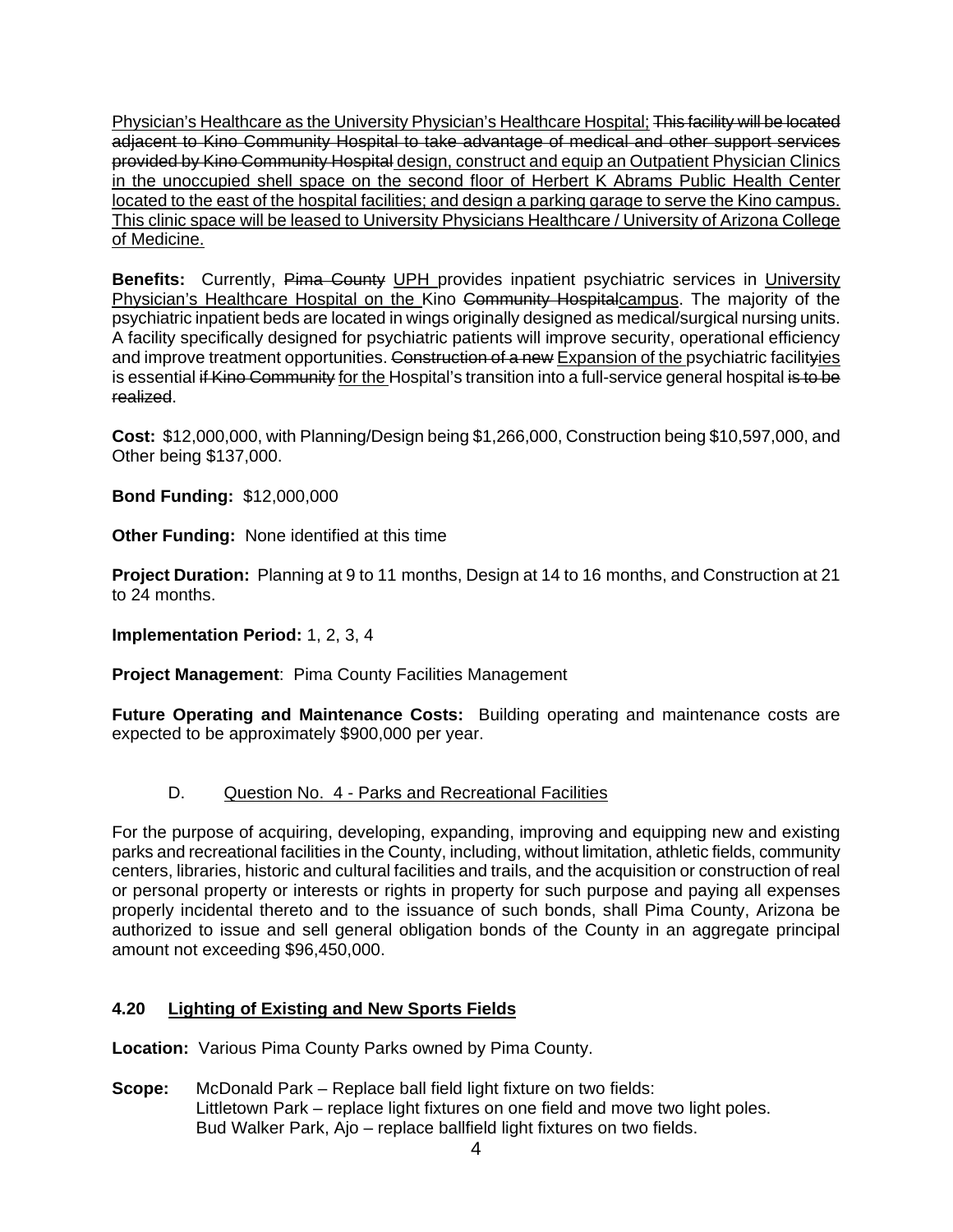Flowing Wells West – install ballfield lights on two fields. McDonald District Park – install ballfield lights on fields #5 and 6. Lighting Boom Truck – purchase boom truck for maintenance of sports lights. Lawrence Park – install ball field lights, and parking security lights. Rillito Park – install lights on 6 competition soccer fields. SportsPark Lighting – to include electrical and other upgrades to concession building. Brandi Fenton Memorial Park Lighting.

**Benefits:** This project entails the installation of new lights at parks that do not currently have them and the upgrading of light fixtures at existing facilities. The benefit will include environmental compliance with Pima County's Dark Skies Ordinance, and minimizing operating and maintenance costs. Lighting technology has advanced. New fixtures will result in significant cost savings to the County. The new light fixtures will provide better light coverage at lower operational costs.

The installation or improvement of these fixtures is in response to public demand for increased field use. The lighting of sports fields results in the agency being able to increase field use by a factor of two to three times, while taking advantage of the existing playfields. This increases use while minimizing new development and operational costs. Solar lighting will be used when feasible. In addition, electrical and other required upgrades to the SportsPark concession building shall assure Pima County compliance with state and local codes.

**Cost:** \$3,928,643

**Bond Funding:** \$3,600,000

**Other Funding:** \$328,643

**Project Duration:** Planning/Design at 11 to 15 months and Construction at 15 to 24 months.

**Implementation Period:** 2, 3, 4, 5

**Project Management:** Pima County Natural Resources, Parks and Recreation

**Future Operating and Maintenance Costs:** \$97,946 per year when fully developed. Funding impacts were derived using data gathered from current, high efficiency lighting systems at existing County ballfields that have recently been upgraded or new facilities that have benefitted from the latest lighting technology.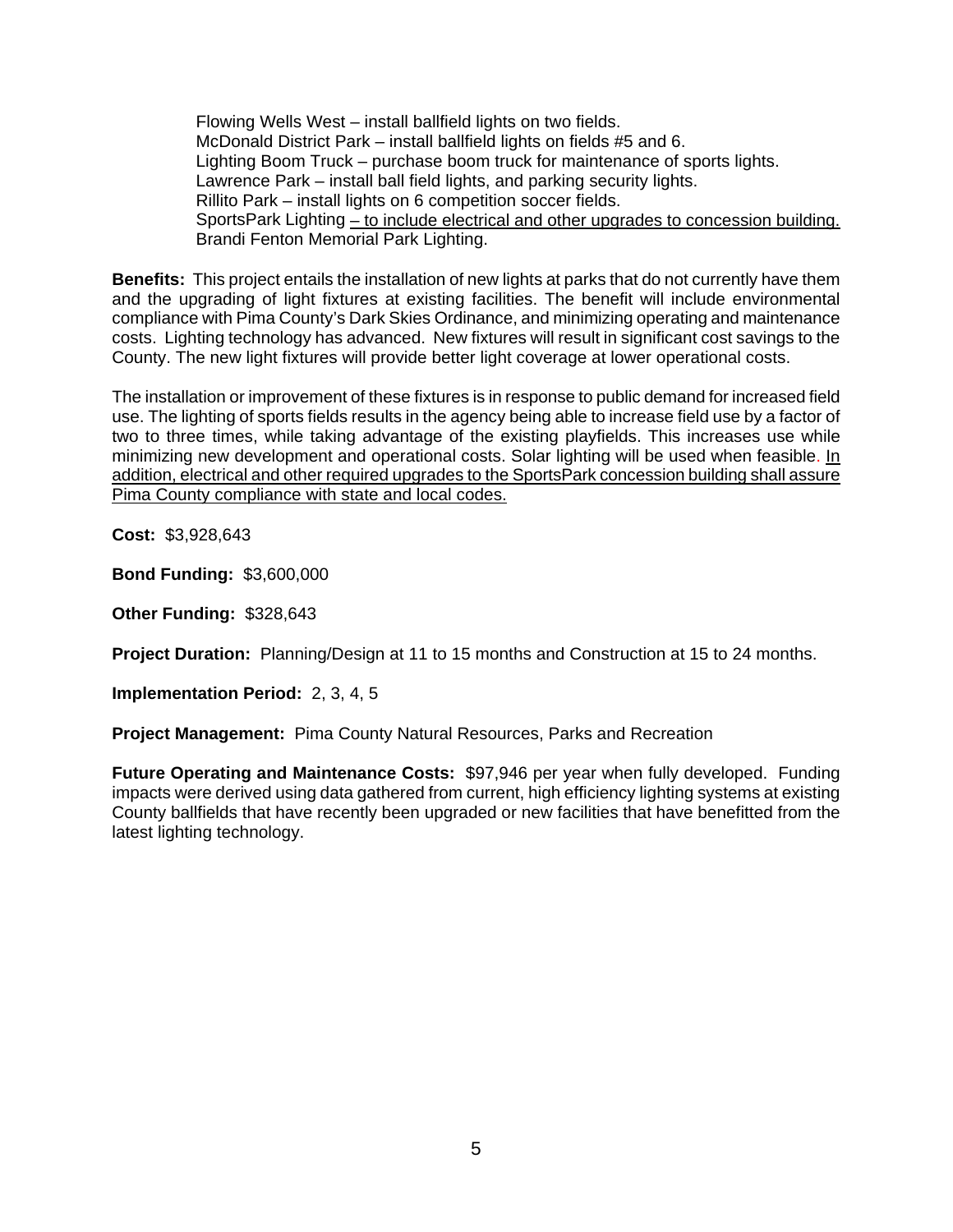**AS AMENDED by the Board of Supervisors of Pima County, Arizona, this \_\_\_\_ day of \_\_\_\_\_\_\_, 2009.** 

> $\overline{a}$ Chairman, Pima County Board of Supervisors

Attest: **Attest: Reviewed by: Reviewed by:** 

 $\overline{a}$ Clerk, Pima County Board of Supervisors Pima County Administrator

Approved as to Form:

 $\overline{a}$ Civil Deputy County Attorney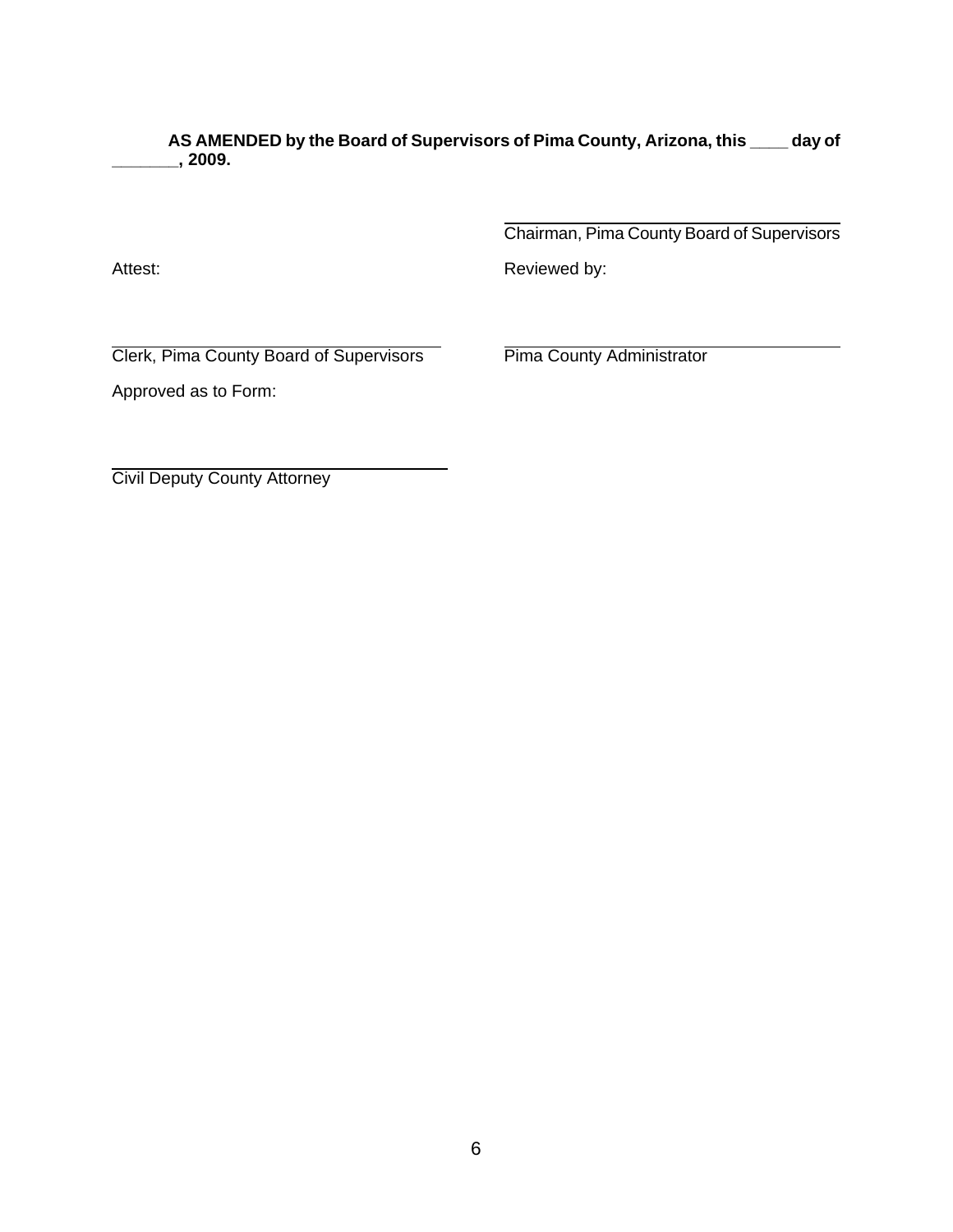# **ORDINANCE NO. 2009 -** \_\_\_\_\_

**AN ORDINANCE OF THE BOARD OF SUPERVISORS OF PIMA COUNTY, ARIZONA RELATING TO GENERAL OBLIGATION BOND PROJECTS AMENDING ORDINANCE NUMBER 2006-29 BOND IMPLEMENTATION PLAN, MAY 16, 2006 SPECIAL ELECTION FOR THE PURPOSE OF AMENDING THE SCOPE OF A PROJECT.** 

 **WHEREAS,** the Board of Supervisors adopted Chapter 3.06 of the Pima County Code titled "Bonding Disclosure, Accountability and Implementation"; and,

 **WHEREAS,** in compliance with Chapter 3.06, the Board of Supervisors adopted Ordinance Number 2006-29, the "Bond Implementation Plan, May 16, 2006 Special Election"; and,

 **WHEREAS,** the Board of Supervisors desires to amend Ordinance Number 2006-29 in compliance with provisions of Chapter 3.06:

## **NOW THEREFORE, IT IS HEREBY ORDAINED by the Board of Supervisors of Pima County, Arizona:**

Ordinance Number 2006-29 is hereby amended as follows:

# **B. Question 4 – Psychiatric Inpatient Hospital Facilities**

For the purpose of acquiring, developing, improving and equipping psychiatric inpatient hospital facilities for the County, including the acquisition and construction of real and personal property or interests or rights in property for such purpose and paying all expenses properly incidental thereto and to the issuance of such bonds, shall Pima County, Arizona be authorized to issue and sell general obligation bonds of the County in an aggregate principal amount not exceeding \$36,000,000?

**Location:** Kino Health Campus, 2800 East Ajo Way, Tucson, Arizona 85713

**Scope:** To construct an 80 to 100-bed psychiatric inpatient facility and expanded psychiatric emergency department on the Kino health campus. The proposed facility will be part of University Physicians Hospital at Kino Campus and will be constructed adjacent to the existing hospital and within close proximity to the proposed psychiatric urgent care center. The proposed \$36 million in bond funds would be combined with the \$12 million of bond funds authorized in May 2004 for a total of \$48 million.

Because the project will involve the area currently used to land emergency helicopters on the campus, a new Helistop will be designed, constructed and equipped to serve the remodeled Emergency Department (ED) currently designed into the ground floor of this new Psychiatric Hospital. The Helistop will be located in the north soccer field on the Kino campus near the new ED ambulance entrance and will consist of two helicopter landing pads and associated improvements.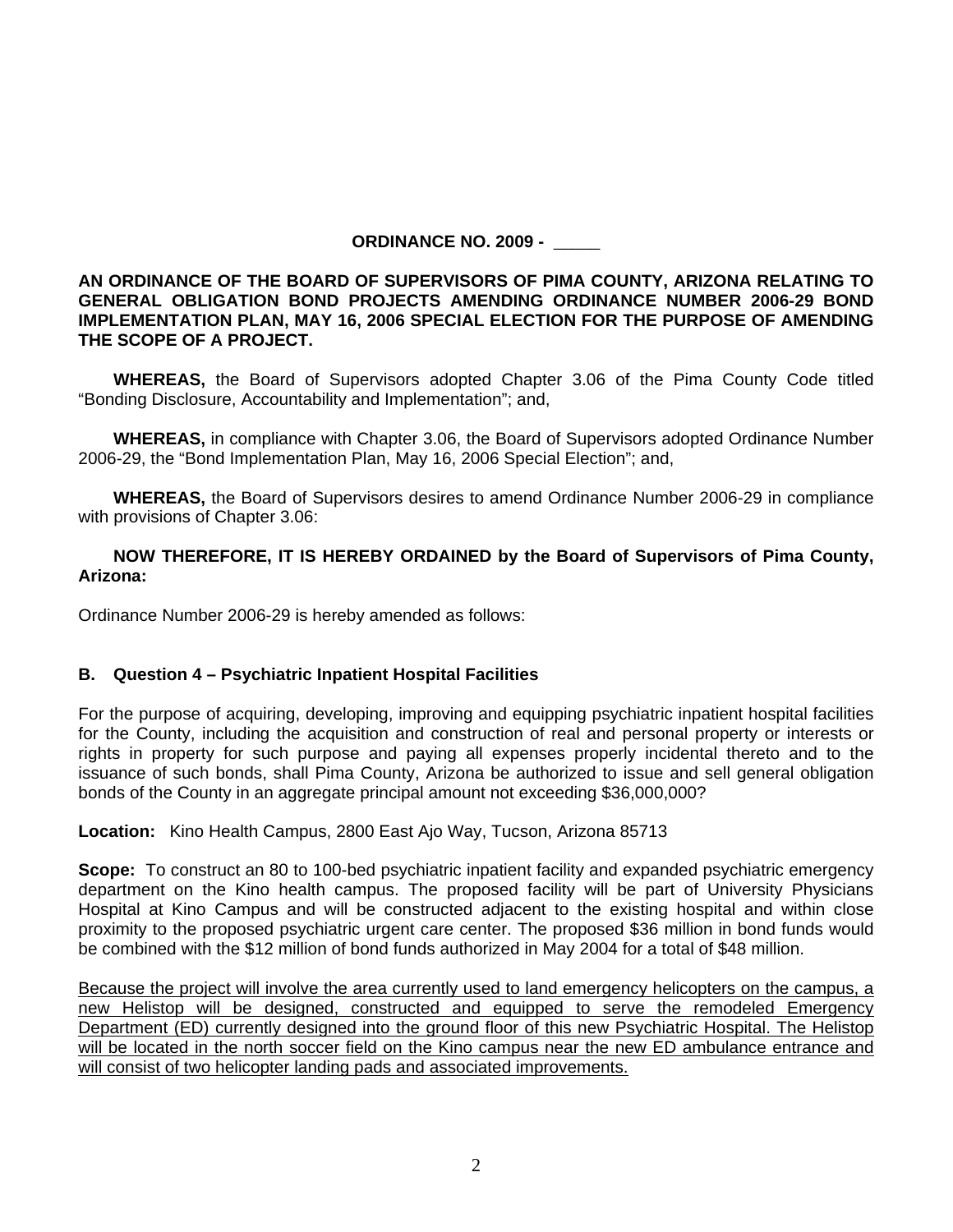**Benefits:** The majority of psychiatric inpatient beds in the University Physicians Hospital at Kino Campus are currently located in areas originally designed as medical/surgical units and are inefficient from an operations and safety standpoint. Medical patients as well as patients with behavioral and substance abuse issues are treated in an emergency department that is too small, causing delays and disruptions in treatment for all patients and jeopardizing patient safety. The proposed psychiatric impatient hospital and expanded emergency department with space specifically designed for psychiatric patients, will improve security, operational efficiency and treatment opportunities.

A new Helistop will replace the existing helicopter landing site, which is impacted by the project, ensuring safe, essential and convenient air ambulance service to an expanded and enhanced Level 3 Trauma Center.

**Cost:** \$48,000,000– including costs to plan, design, bid, construct and equip the new facility.

**2006 Bond Funding:** \$36,000,000

**Other Funding:** \$12,000,000 in 2004 General Obligation Bond Authorization

**Implementation Period:** Fiscal Year 2005/06 to Fiscal Year 2010/2011

**Project Management:** Pima County Facilities Management

**Future Operating and Maintenance Costs:** Approximately \$2,500,000 per year following occupancy in 2011. O&M costs include utilities, building and site maintenance, housekeeping, and security. O&M cost estimate is based on projected facility size. Responsibility for O&M costs is to be determined by separate agreement with the agency leasing the new facility.